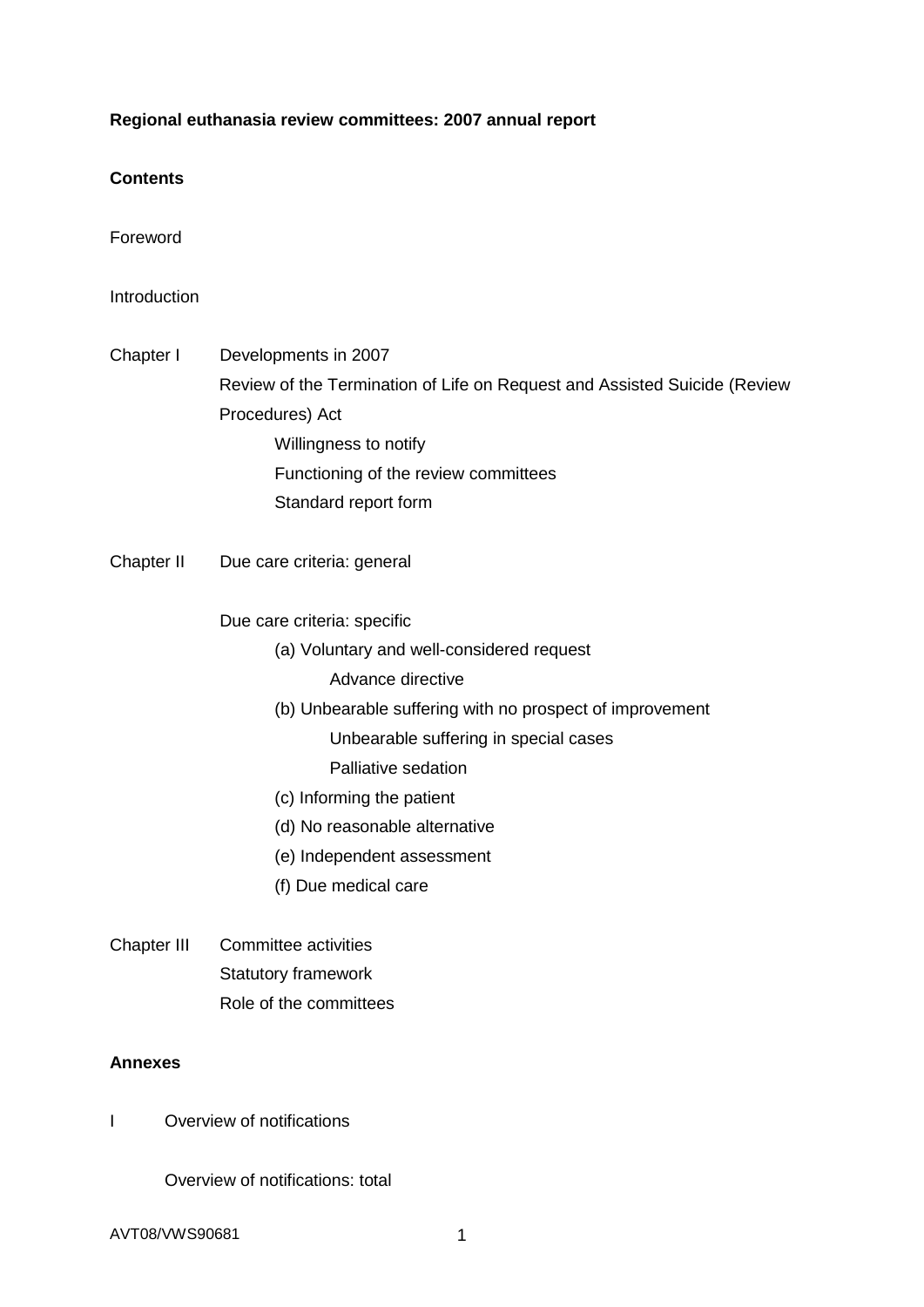Overview of notifications: region by region (not included)

- A. Groningen, Friesland and Drenthe region
- B. Overijssel, Gelderland, Utrecht and Flevoland region
- C. North Holland region
- D. South Holland and Zeeland region
- E. North Brabant and Limburg region

II The Termination of Life on Request and Assisted Suicide (Review Procedures) Act (not included)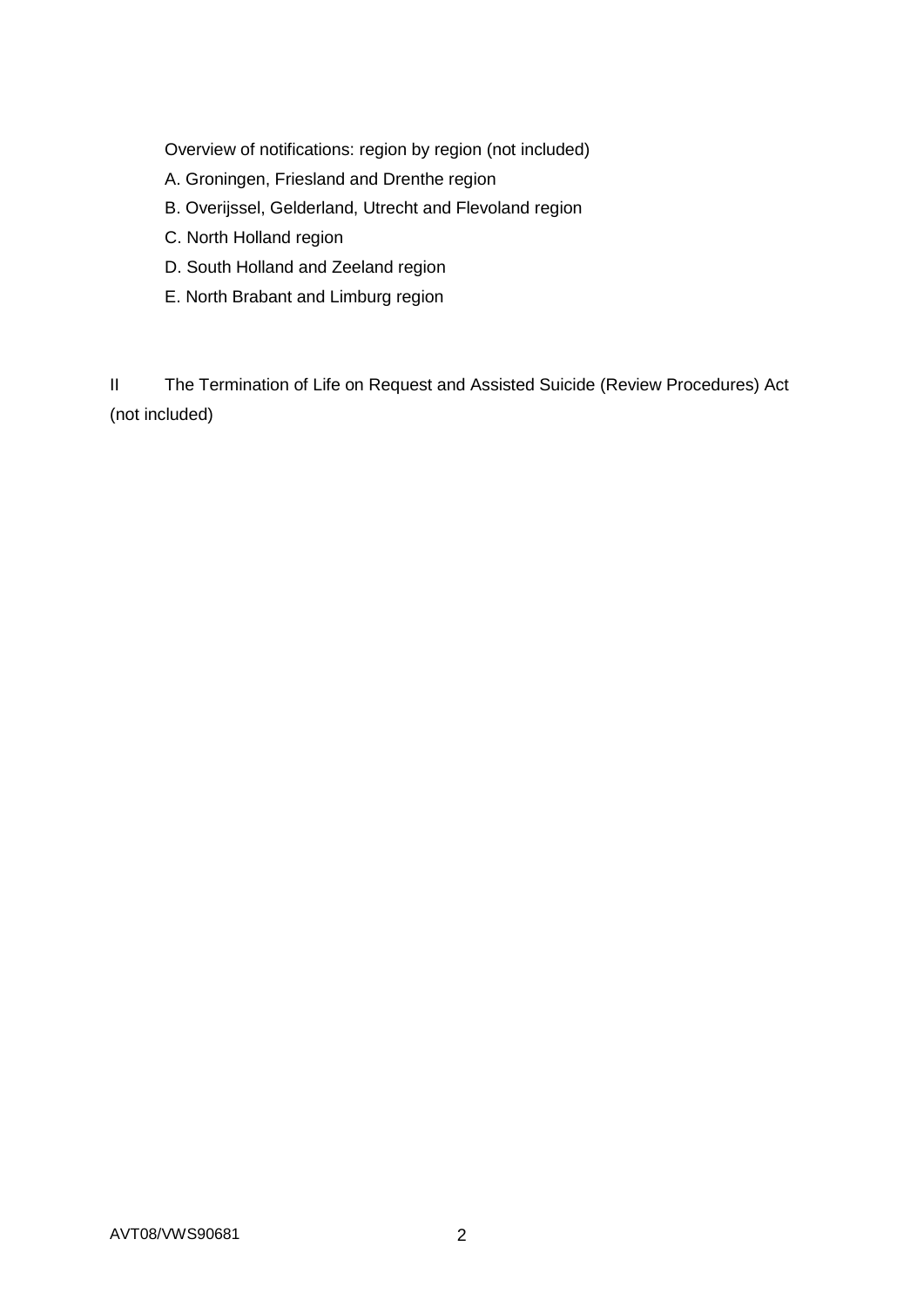## **Foreword**

I hereby present the 2007 annual report of the five regional euthanasia review committees. The structure of the report has changed slightly compared with previous years, but the approach is essentially the same. The core of the report once again consists of case material (with all identifying details removed) relating to each of the due care criteria. The cases found not to have been handled with due care are also mentioned. In 2007 there were three such cases, out of a total of just over 2,100 notifications.

On 1 July 2007 I succeeded Ms Reina de Valk-van Marwijk Kooy as coordinating chair of the committees. My predecessor turned the committees and their secretariats into a very wellorganised system during their pioneering years. She was also the driving force behind the regular meetings of committee chairs. On behalf of the committees, I would like to thank her for all her work.

Two things stood out in 2007. First, a review of how Dutch euthanasia legislation works in practice was published in May. Second, the number of notified life-terminating procedures was 10% higher than in 2006 (2,120 as against 1,923). Both items are briefly discussed below.

The review contains a wealth of information and proposals. Among other things, physicians are now clearly more willing to notify cases. The review also includes a number of recommendations for the committees. We entirely agree with these recommendations (see later in this report). The review rightly emphasises the importance of uniform procedures and assessments of compliance with the due care criteria.

Some of the recommendations concern the standard report form. Like the authors of the review, we hope the new form will soon be available, for it is urgently needed.

The number of notifications continues to be a matter of public interest. We have looked at possible reasons for the 10% increase (which is not evenly distributed over the regions, and mainly reflects an increase in notifications by general practitioners). However, we are unable to draw any firm conclusions, and can only speculate. Since the review committees were set up in late 1998, there have been fairly large fluctuations within the 1,800-2,100 range (from 1,815 in 2003 to 2,123 in 2000). The only conclusion to be drawn at this stage is that the choices made at the end of people's lives are still in a state of flux. In view of all this, another national review should probably be carried out in 2010.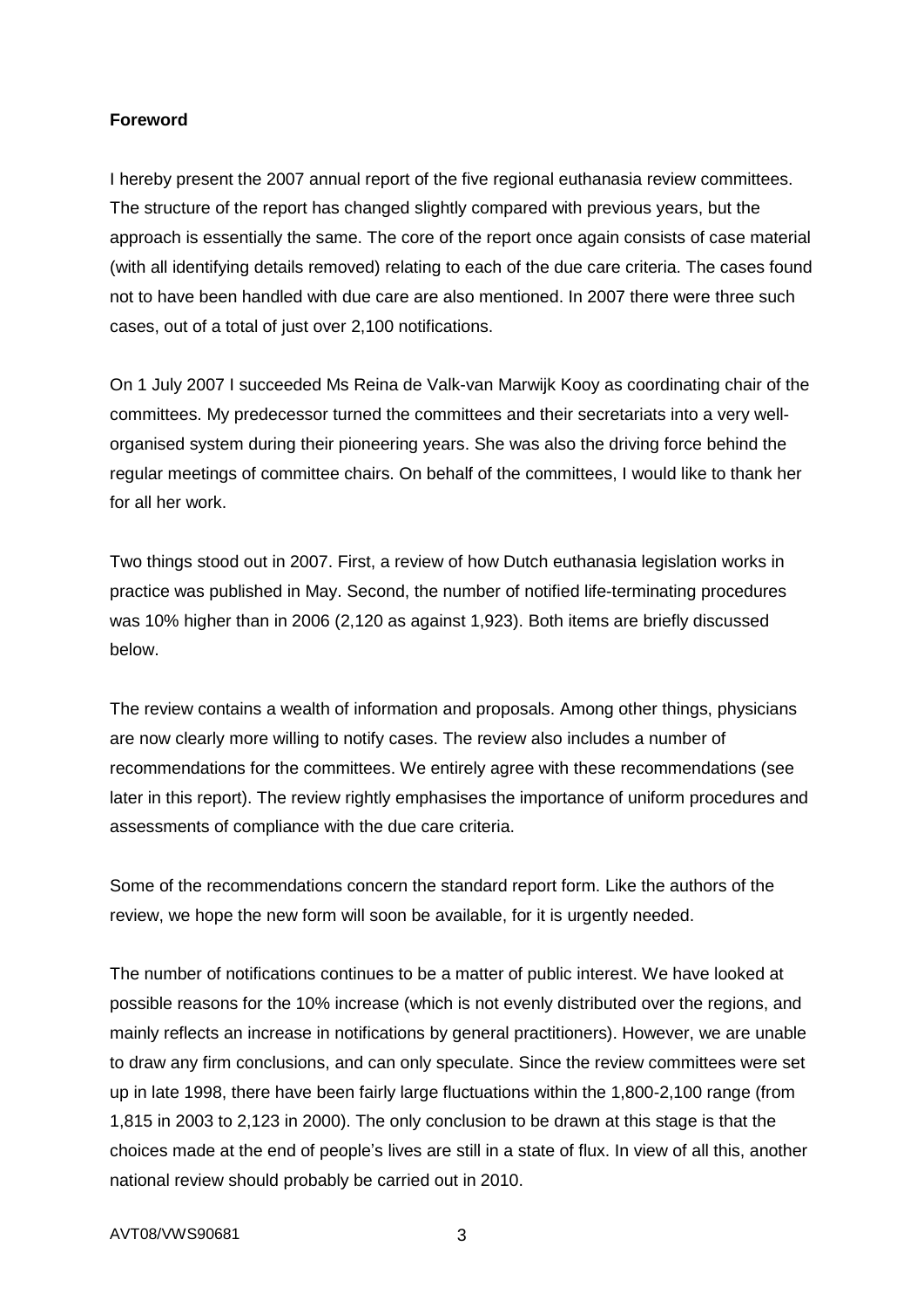The committees greatly welcome any feedback you may wish to provide.

The Hague, April 2008

J.J.H. Suyver

Coordinating chair of the regional euthanasia review committees e-mail: eh.dekkers@toetscie.nl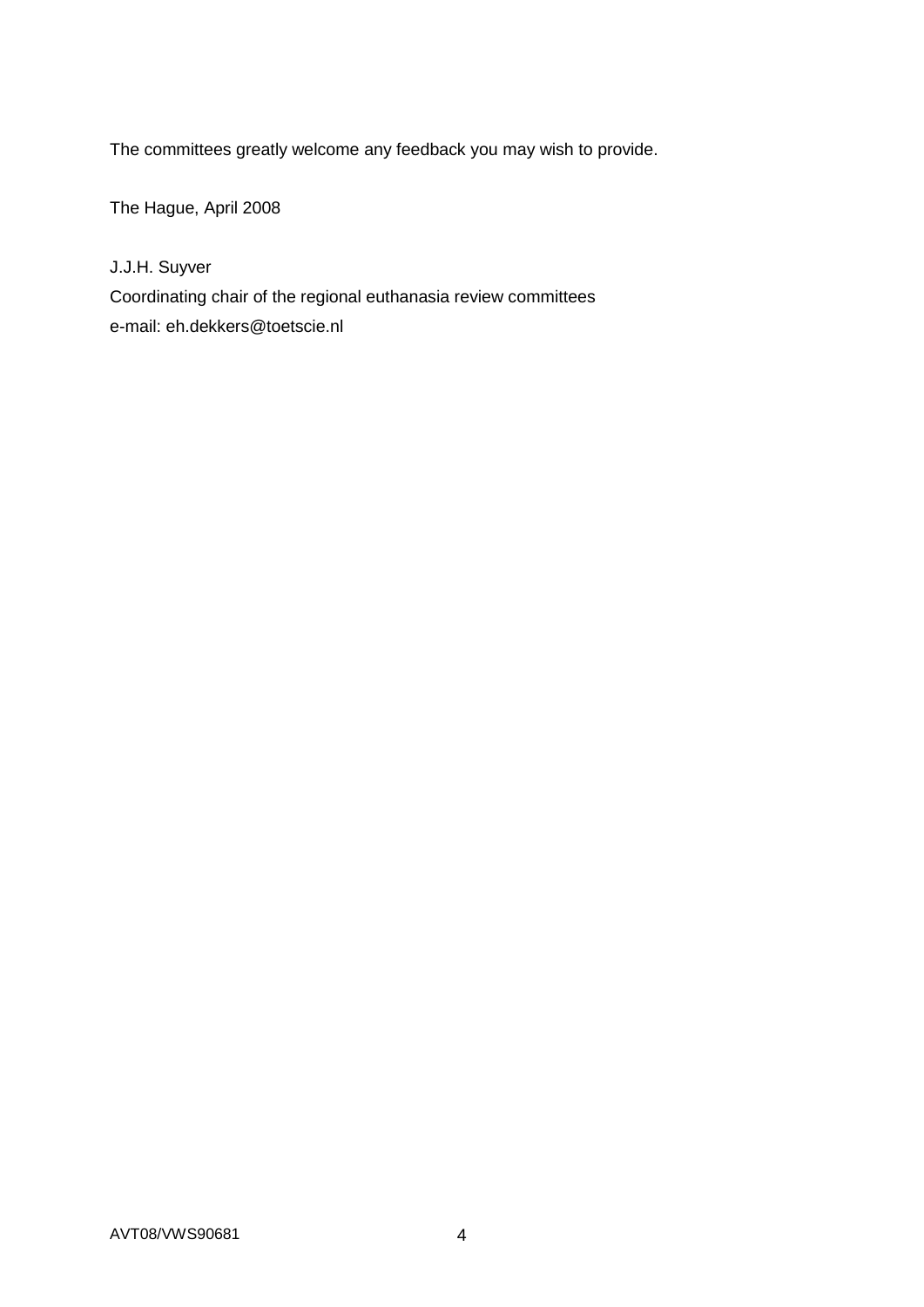## **Introduction**

In 2007, the committees received 2,120 notifications of termination of life on request or assisted suicide, as against 1,923 in 2006.<sup>1</sup> In each case the committees examined whether the physician who had performed the procedure had acted in accordance with the due care criteria set out in the Termination of Life on Request and Assisted Suicide (Review Procedures) Act ('the Act'). In three cases the committees found that the physician had not acted in accordance with the criteria.<sup>2</sup>

The findings of the review of the Act were published in 2007. Both the Act and the committees were found to be functioning satisfactorily. However, the review did point out some areas for further improvement.

The committees have read the findings with great interest, and agree with its conclusions and recommendations. They see the government's response to the review as supportive of their work. This will be discussed further in Chapter I.

-

 $1$  The figures – total and region by region – are given in an annexe to the full report.

 $2$  See cases 5 (in full report), 11 and 12.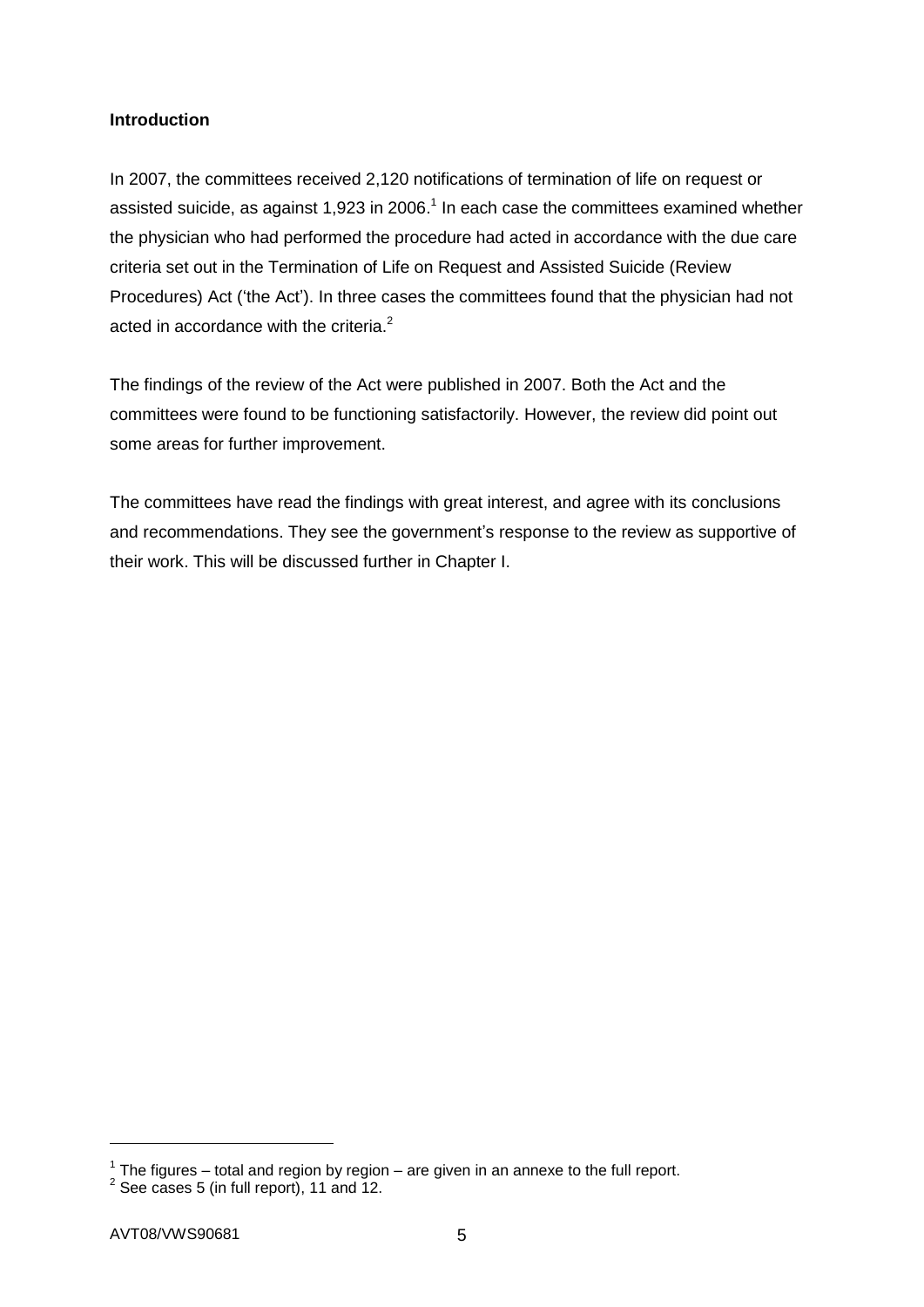## **Chapter I**

## **Developments in 2007**

The main developments in 2007 were the publication of the review of the Act and the responses to it. Some of the findings and responses will be discussed below. Other findings are mentioned in the discussions of cases in Chapter II and also in Chapter III, which deals with committee activities.

## **Review of the Termination of Life on Request and Assisted Suicide (Review Procedures) Act**

## **Willingness to notify**

The review of the Termination of Life on Request and Assisted Suicide (Review Procedures) Act was published in May 2007. $3$  Its purpose was to shed light on developments in medical decisions at the end of life, as well as the effectiveness and side effects of the Act. It was in many respects similar to earlier large-scale studies in 1990, 1995 and 2001.<sup>4</sup>

In general, the review found that the Act is functioning satisfactorily. The goals of the Act, including greater transparency in euthanasia procedures, are largely being attained. Among other things, the review indicated that the rate of notification had risen from 54% in 2001 to 80% in 2005. The main reason not to notify was that the physician did not consider he had performed a life-terminating procedure. In the cases that were not notified, the most frequently used substances were morphine and sedatives. In cases where physicians did consider they had performed a life-terminating procedure, they almost always used the appropriate euthanatics.<sup>5</sup> The review indicated that a full 99% of the cases in which such euthanatics were used were notified.

1

<sup>3</sup> Philipsen, Van der Heide *et al., Evaluatie van de Wet toetsing levensbeëindiging en hulp bij zelfdoding (WTL)* ('Review of the Termination of Life on Request and Assisted Suicide (Review Procedures) Act').

<sup>4</sup> Van der Maas, P.J., Van Delden, J.J.M., Pijnenborg, L., and Remmelink, J. *Medische beslissingen rond het levenseinde* ('Medical decisions at the end of life'), The Hague, Sdu Uitgevers, 1991, Van der Wal, G. and Van der Maas, P.J., *Euthanasie en andere medische beslissingen rond het levenseinde* ('Euthanasia and other medical decisions at the end of life'), The Hague, Sdu Uitgevers, 1996, and Van der Wal, G. *et al.*, *Medische besluitvorming aan het einde van het leven*, ('Medical decisionmaking at the end of life'), Utrecht, De Tijdstroom, 2003.

<sup>5</sup> See Royal Dutch Pharmaceutical Society, *Standaard Euthanatica: toepassing en bereiding* ('Standard for euthanatics: application and preparation'), The Hague, 2007.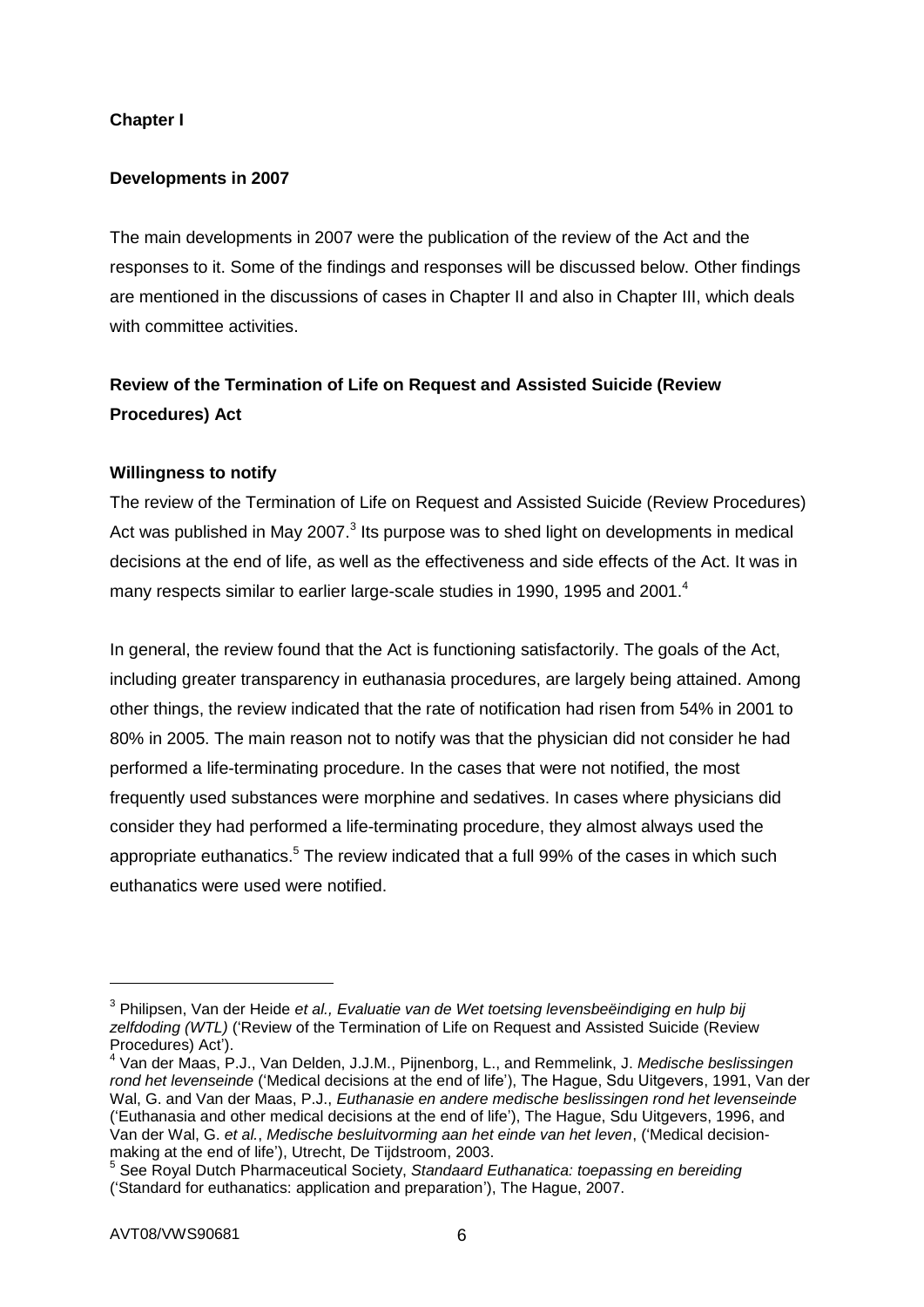#### **Functioning of the review committees**

The review found that the review committees are generally functioning in accordance with the intentions of the Act, but that they should continue to monitor the quality of their work, particularly as regards assessment procedures and the appraisal of certain aspects of the due care criteria. The committees are aware that frequent coordination is needed to ensure that notifications are assessed in a consistent manner. They already have various procedures for this purpose, including meetings of committee chairs and a rule that all cases suspected of having been handled 'without due care' must be discussed with all five committees. There is frequent coordination between committee secretaries, and the medical members of the committees consult each other in appropriate cases.

The review committees can find that cases have been handled either 'with due care', i.e. in accordance with the statutory criteria, or 'without due care'. If they find that a case has been handled 'without due care', they refer it to the Public Prosecution Service and the Health Care Inspectorate (besides notifying the physician concerned). A second recommendation in the review was that the Act should give the committees specific powers whereby cases found to have been handled 'with due care' can still be referred to the Inspectorate.

In its response to the review, the government took the view that the existing Act already gave the committees enough scope to reach appropriate conclusions on individual notifications.<sup>6</sup> According to the review, this was confirmed by interviews with committee members. The government also felt it was undesirable, and potentially detrimental to physicians' legal certainty, for cases to be referred to the Inspectorate despite having been handled 'with due care'.

However, the government does feel that review committees should notify the Inspectorate of any failings that come to light when assessing a notification, such as inadequate institutional protocols. Such failings should not relate to the actual case or to the notifying physician.

This proposal is entirely in line with the committees' existing custom of drawing the attention of establishments (or their boards) to outdated or inadequate protocols.

The review also recommended that committee members' terms of office be limited to two four-year periods. If members were replaced more often, there would be less risk of the

1

 $6$  Letter of 14 November 2007, ref. PG/E-2808432.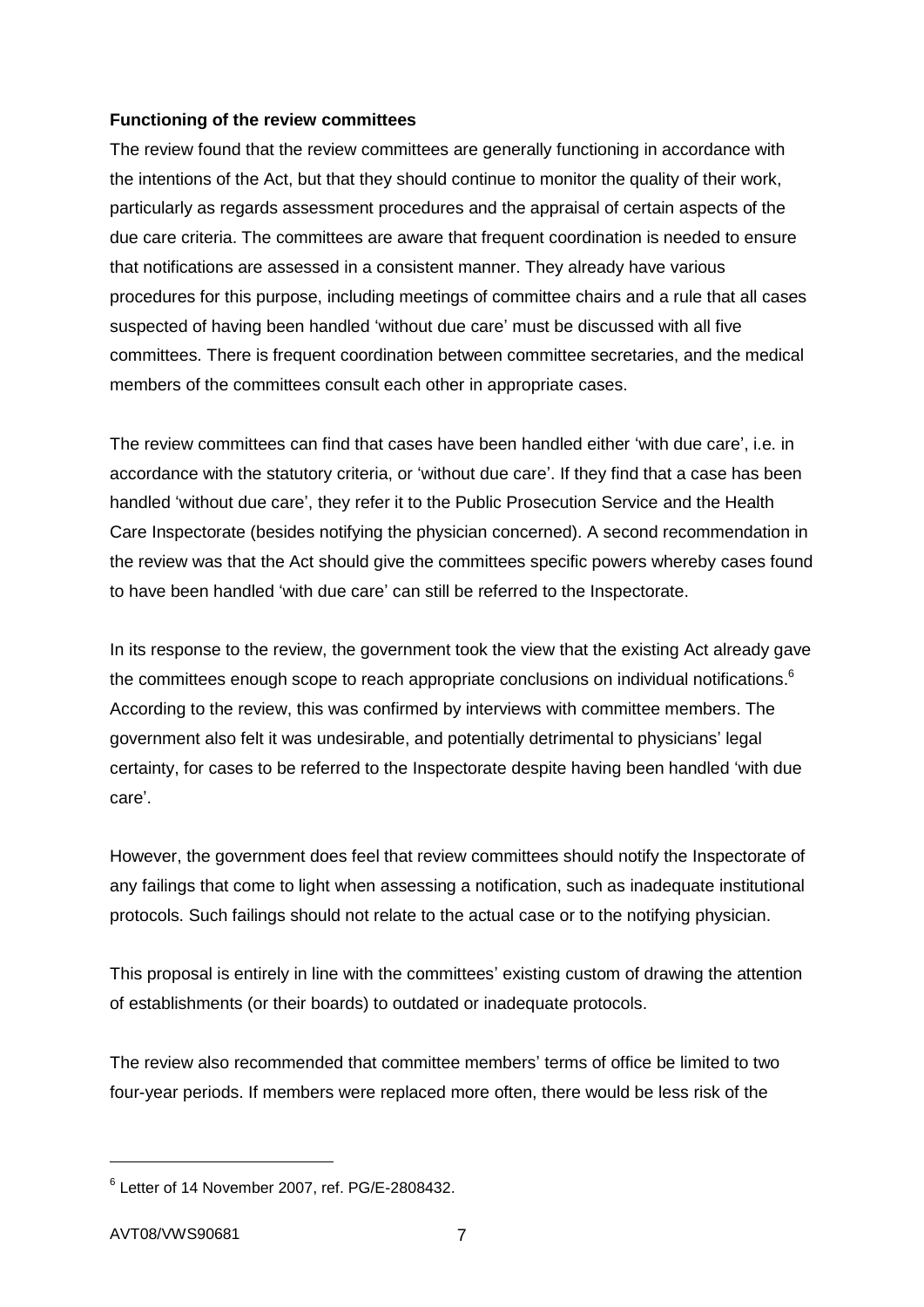decision-making procedure becoming routine. A shorter term of office would also be more in keeping with practice elsewhere.

The government supports the proposal to limit the term of office to two four-year periods (rather than two six-year periods as at present). In accordance with the coalition agreement, the review committees will adopt the recommended term of office without the Act having to be amended.

According to the review, the review committees' annual reports and the publication of their findings on their website (with all identifying details removed) make for greater transparency and public awareness. It was recommended that the committees gain further experience of publishing notified cases on their website. There is a potential conflict between the need to protect patients' privacy and the wish to provide valuable information on specific cases. The review stated that this issue should be specifically addressed in the committees' reports and in future reviews. Findings began to be published in 2006 in order to make the assessment procedure more transparent. Notified cases of termination of life on request will therefore continue to be published (without identifying details) on the website. The government agrees with the authors of the review that published findings must constantly be monitored to ensure that patients' privacy is protected.

The committees are aware of the potential conflict referred to, and their procedures are specifically designed to ensure that patients' privacy is protected.

#### **Standard report form**

The review and the government's response to it also commented on the standard report form for use by notifying physicians. The form is being amended in the light of these comments. The amended form will make it even clearer that the review committees are competent to assess all cases of termination of life on request and assisted suicide involving patients aged 12 or older. They are not competent to assess notifications if there has been no request to terminate the patient's life or assist in his suicide.<sup>7</sup>

If a physician has terminated the life of a patient without the patient having explicitly requested it, the municipal pathologist must refer the case directly to the public prosecutor.

-

<sup>&</sup>lt;sup>7</sup> See Article 1, paragraph 2 of the guidelines on the working procedures of the regional euthanasia review committees, adopted on 21 November 2006.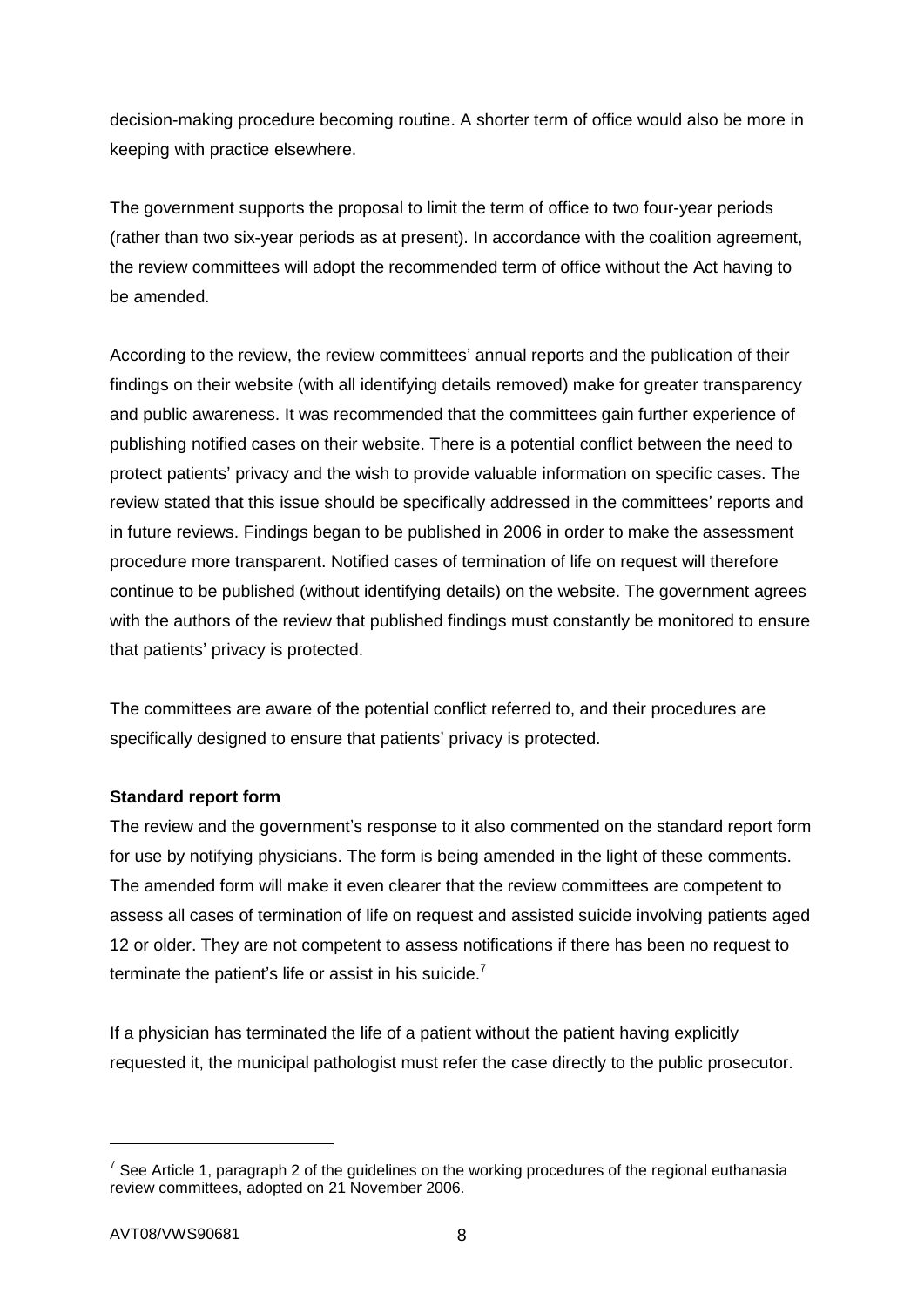The committees are not competent to assess cases in which the life of a patient under 12 years of age has been terminated. Nor are they competent in cases involving normal medical procedure. The review procedure set out in the Act is not intended for such cases. Examples of normal medical procedure include ceasing or not commencing treatment that serves no medical purpose, ceasing or not commencing treatment at the patient's request, or administering treatment needed to alleviate the patient's severe suffering which leads to the patient's death. Normal medical procedure does not fall within the scope of criminal law and does not need to be reported.

The committees consider it important that the standard report form be amended so as to eliminate existing ambiguities and resulting misunderstandings by notifying physicians.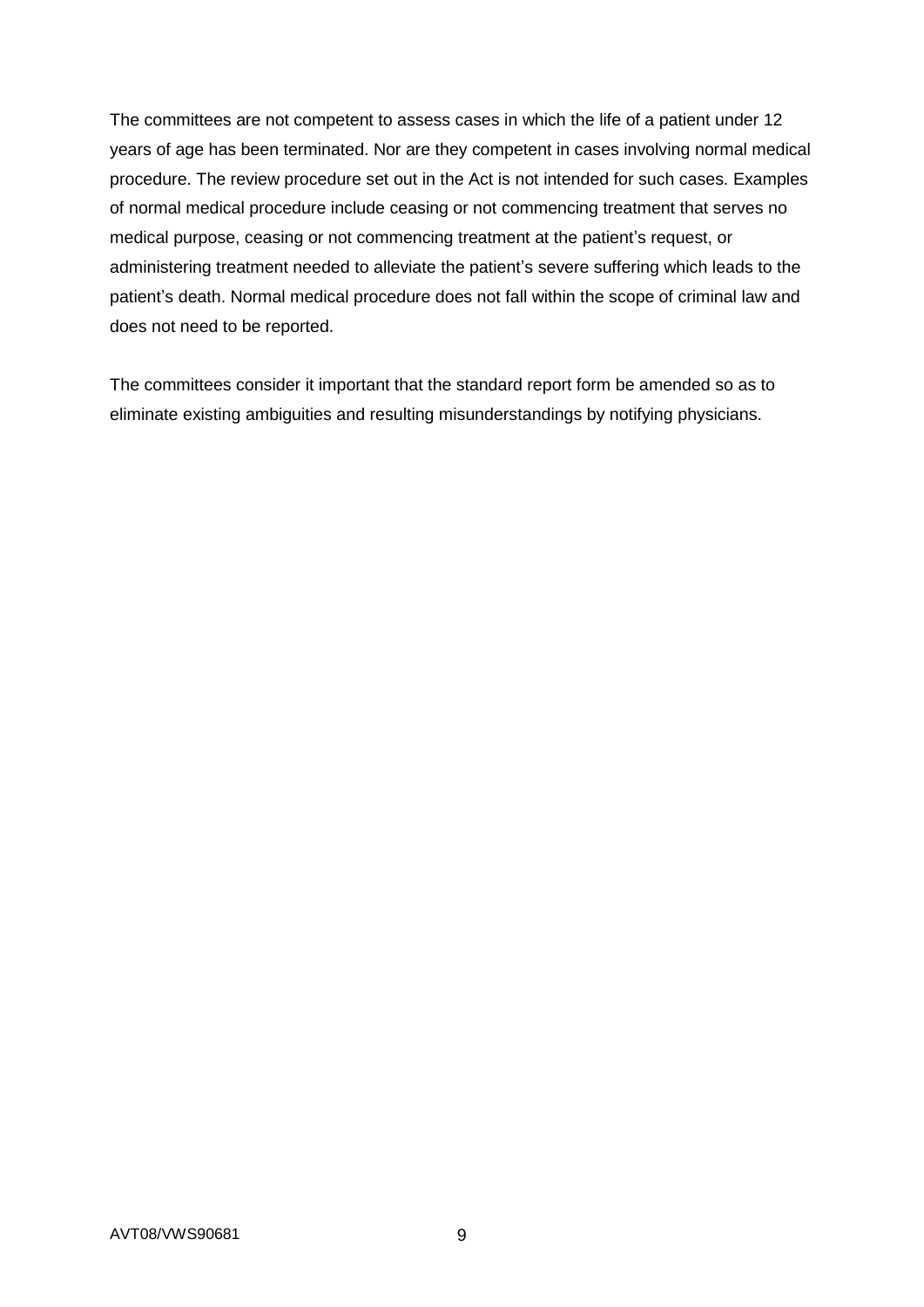## **Chapter II**

#### **Due care criteria**

#### **Due care criteria: general**

The committees assess whether the notifying physician has acted in accordance with all the statutory due care criteria. These criteria, as referred to in Article 293, paragraph 2 of the Criminal Code, are as follows.

Physicians must:

(a) be satisfied that the patient's request is voluntary and well-considered;

(b) be satisfied that the patient's suffering is unbearable, with no prospect of improvement;

(c) inform the patient about his situation and prognosis;

(d) have come to the conclusion together with the patient that there is no reasonable alternative in the patient's situation;

(e) consult at least one other independent physician, who must see the patient and give a written opinion on whether the due care criteria set out in (a) to (d) have been fulfilled;

(f) exercise due medical care and attention in terminating the patient's life or assisting in his suicide.

The information provided by notifying physicians is of crucial importance to the committees' assessments.

The cases described in this annual report give an idea of the notifications assessed by the committees. In practically every case, the committees found that the physician had acted in accordance with the due care criteria. By far the majority of notifications gave no grounds for further discussion by the committees. Case 1 is an example of such a notification. Some notifications gave grounds for further discussion by the committees, and if necessary the physician was asked to provide additional information either orally or in writing. Case 2 and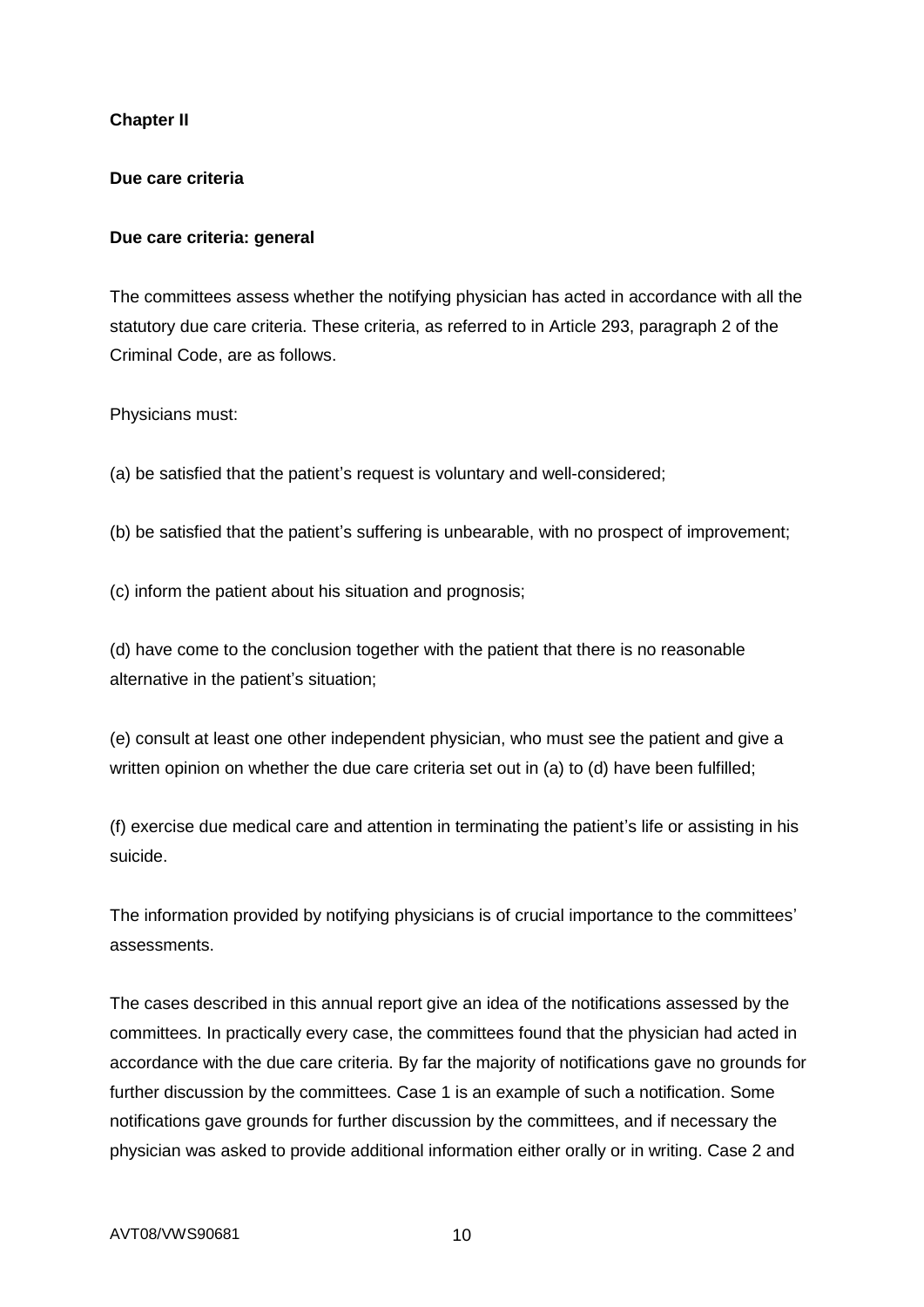those that follow are examples of cases that gave grounds for such questions or for further discussion.

## **Case 1**

# **The information provided by the notifying physician – including the independent physician's written report – satisfied the committee that the patient's suffering was palpably unbearable.**

*The patient, a man between 30 and 40 years of age, had been diagnosed in his youth with the progressive muscular disease Duchenne muscular dystrophy (DMD). There was no prospect of cure. His life had always been difficult and had to be strictly regulated, but he had always managed to keep control of things and, given the circumstances, had been content. Over the past eight years, fatigue had forced him to spend more and more time in bed. All activities of daily living took him a long time, and he found talking and thinking extremely tiring. He was suffering because he was no longer able to do anything at all and his physical and mental resources were exhausted. He was also suffering because his situation was hopeless and his quality of life was nil. This suffering was unbearable to him. A week before his life was terminated, he specifically asked the physician to agree to his request for euthanasia.*

*The physician consulted an independent physician who was a fellow general practitioner and was also a SCEN physician (see below). The independent physician saw the patient a week before his life was terminated.*

*In his report, the independent physician stated that he had found an emaciated man in a wheelchair, with totally atrophied muscles. It was clearly a great effort for the patient to talk. During the interview he began tossing his head more and more violently. According to the independent physician, the patient's thought processes were lucid and coherent. He did not appear to be suffering from depression. He said he found his suffering unbearable because recently he had been living simply in order to stay alive.*

*As far as he could see, all he could now do was stay in bed and slowly waste away. He said that in the last five years he had needed considerable self-discipline to eat, urinate and defecate properly, and that he felt he could no longer keep up the effort. At first the independent physician found it hard to accept a request for euthanasia from such a young man, but during the interview he felt admiration for this patient who had fought for so long to*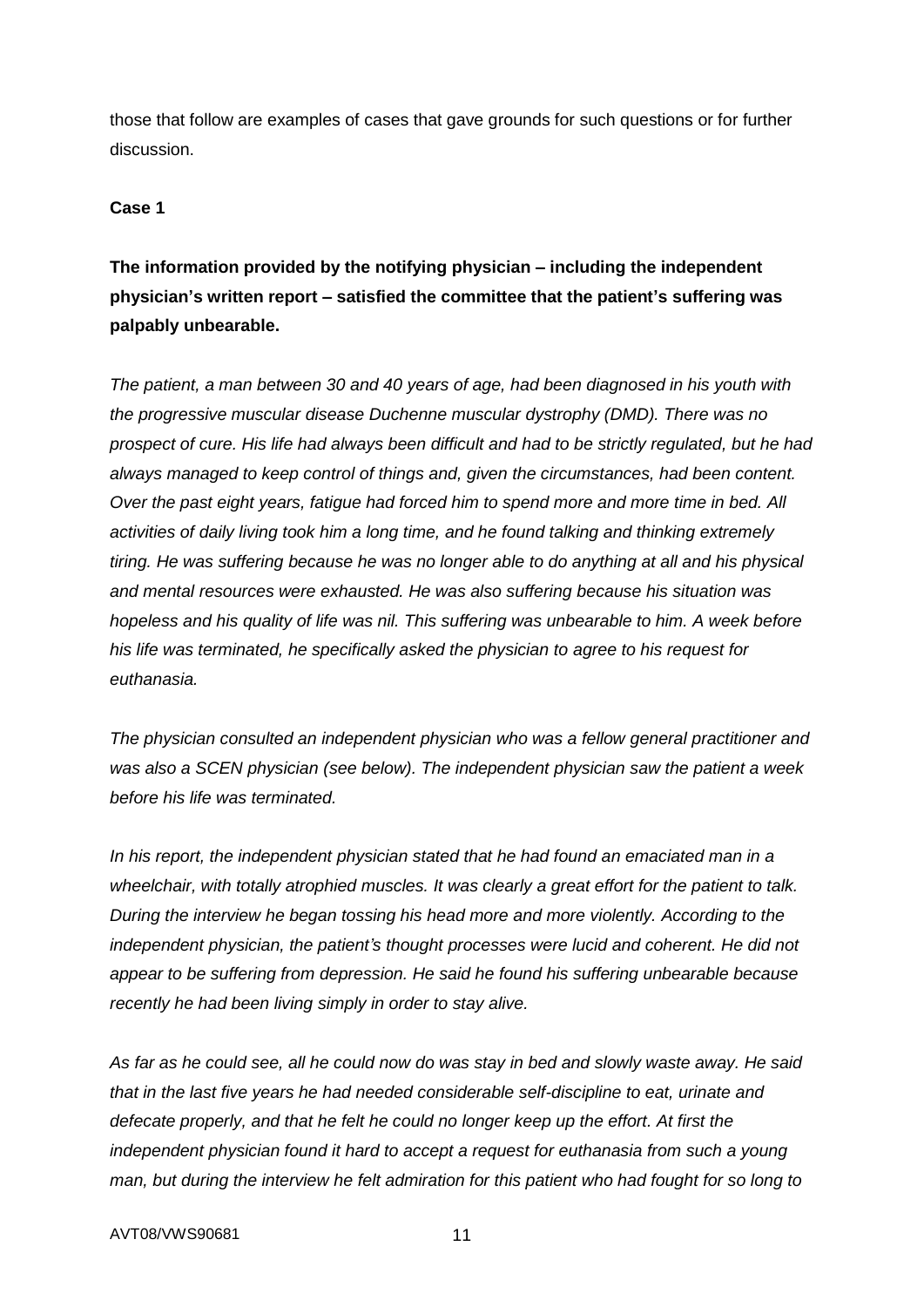*keep going with what little life had to offer him. The independent physician felt the patient's suffering was palpable and understandable. The patient did not feel he was a burden to others: he did not feel forced to request euthanasia to relieve his carers.*

*The independent physician concluded that the due care criteria had been fulfilled. The committee found that the notifying physician had acted in accordance with the criteria.*

### **Due care criteria: specific**

## **(a) Voluntary and well-considered request**

## *Physicians must be satisfied that the patient's request is voluntary and well-considered.*

The physician must be satisfied that the patient's request is voluntary and well-considered. This emphasises the notion of euthanasia as a *process*, rather than the moment at which life is actually terminated. Key elements in this process between the physician and the patient include willingness to discuss the (possibly imminent) end of the patient's life, the patient's wishes, and ways in which they can or cannot be fulfilled. A number of elements are crucial here.

First, the request for euthanasia must have been made by the patient himself. Second, it must be voluntary. The physician must be certain that the patient has not made the request under pressure from those around him. In making their assessment, the committees consider when and how the patient made the request. Third, in order to make a well-considered request, the patient must have a full understanding of his disease, the situation he is in, the prognosis and any other ways of improving the situation.

In order to make a voluntary, well-considered request, the patient must be capable of making an informed decision. If, for example, a patient is suffering from depression, this may adversely affect his ability to make such a decision. Where there is any doubt, a psychiatrist is often consulted in addition to the independent physician. The attending physician must thus ascertain, or obtain confirmation, that the patient is decisionally competent. If other medical practitioners have been consulted, it is important to make this known to the committees. In some cases, after weighing everything up, a physician may decide neither to consult an additional medical practitioner, nor to call in for a second time one who has been consulted earlier. Such information is also of relevance to the committees' assessment: if the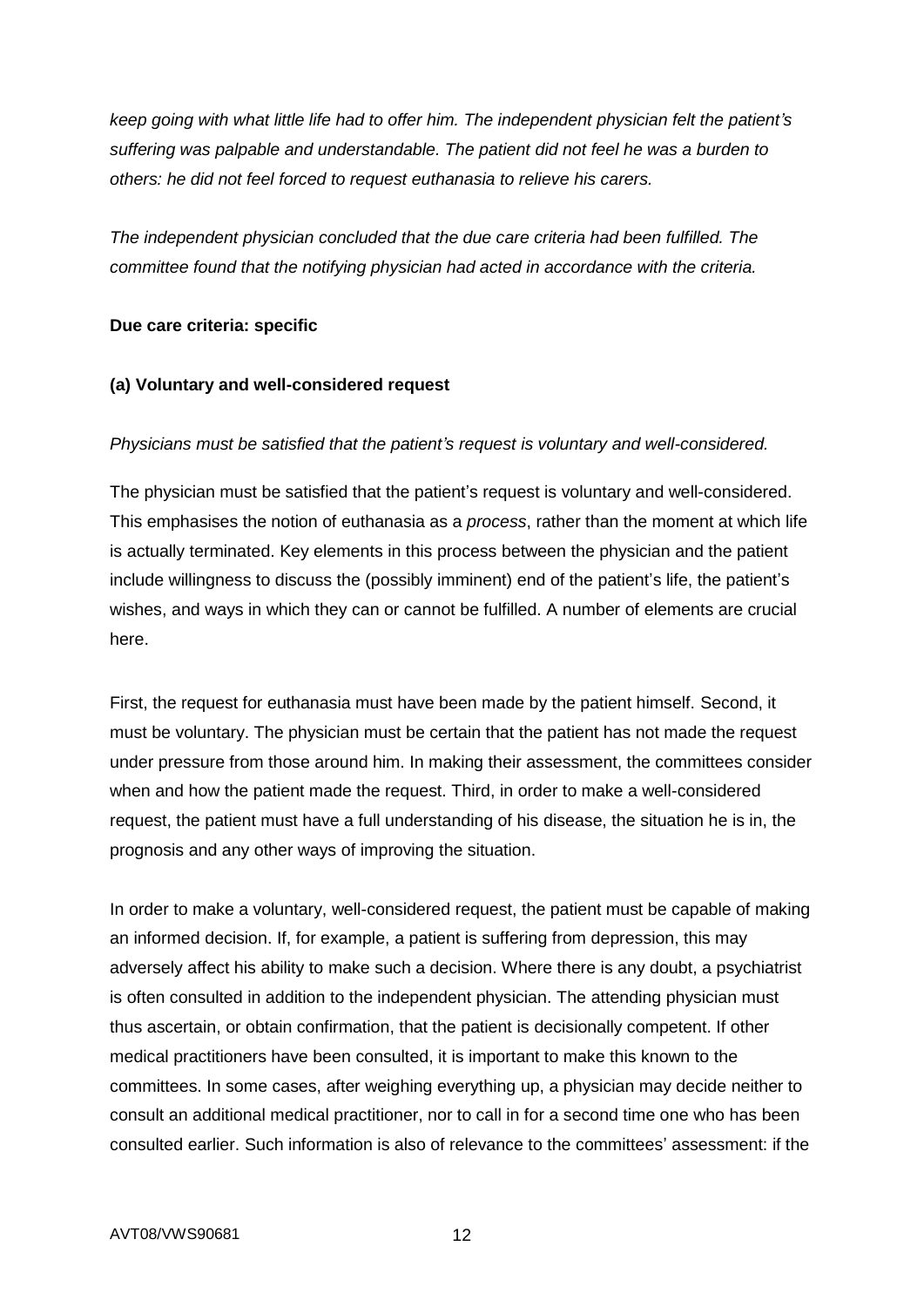physician gives an account of the entire decision-making process in his initial notification, he may not be required to answer further questions later on.

Some notifications concern termination of life on request or assisted suicide involving patients suffering from dementia. They are in the incipient stages of the disease and still have insight into it and its symptoms (loss of bearings and personality changes). They are deemed capable of making an informed decision because they can fully grasp the implications of their request. They feel their suffering is unbearable because they are aware that their personality, functions and skills are already starting to disintegrate and that the process will only get worse, eventually leading to utter dependence and total loss of self. The committees act on the principle that requests for euthanasia from patients suffering from dementia should normally be treated with great caution, and therefore advise physicians to take extra care when assessing such situations.

The physician must take the stage of the disease and the other specific circumstances of the case into account when reaching his decision. Patients at a more advanced stage of the disease will rarely be decisionally competent. If a physician believes that a patient is in the initial stages of dementia, it is therefore important to consult one or more experts in addition to the independent physician.

Apart from whether or not the request is voluntary and well-considered, the question of whether the patient is suffering unbearably, with no prospect of improvement, also means that the physician must make an extremely careful assessment.

#### **Advance directive**

The following needs to be said about advance directives. The Act requires the physician to be satisfied that the patient has made a voluntary and well-considered request. The request is almost always made during a conversation between the physician and the patient, and hence is made orally. What matters most is that the physician and the patient should be in no doubt about the patient's request. Even if the patient is capable of making an informed decision and can request termination of life, a written advance directive can help eliminate any uncertainty and confirm the oral request.

By recording details of any general discussion of a patient's wish for euthanasia and the decision-making process concerning the end of his life in the patient's records, the physician can also help eliminate any uncertainty. This may, for example, be of help to locums and others involved in reaching a decision.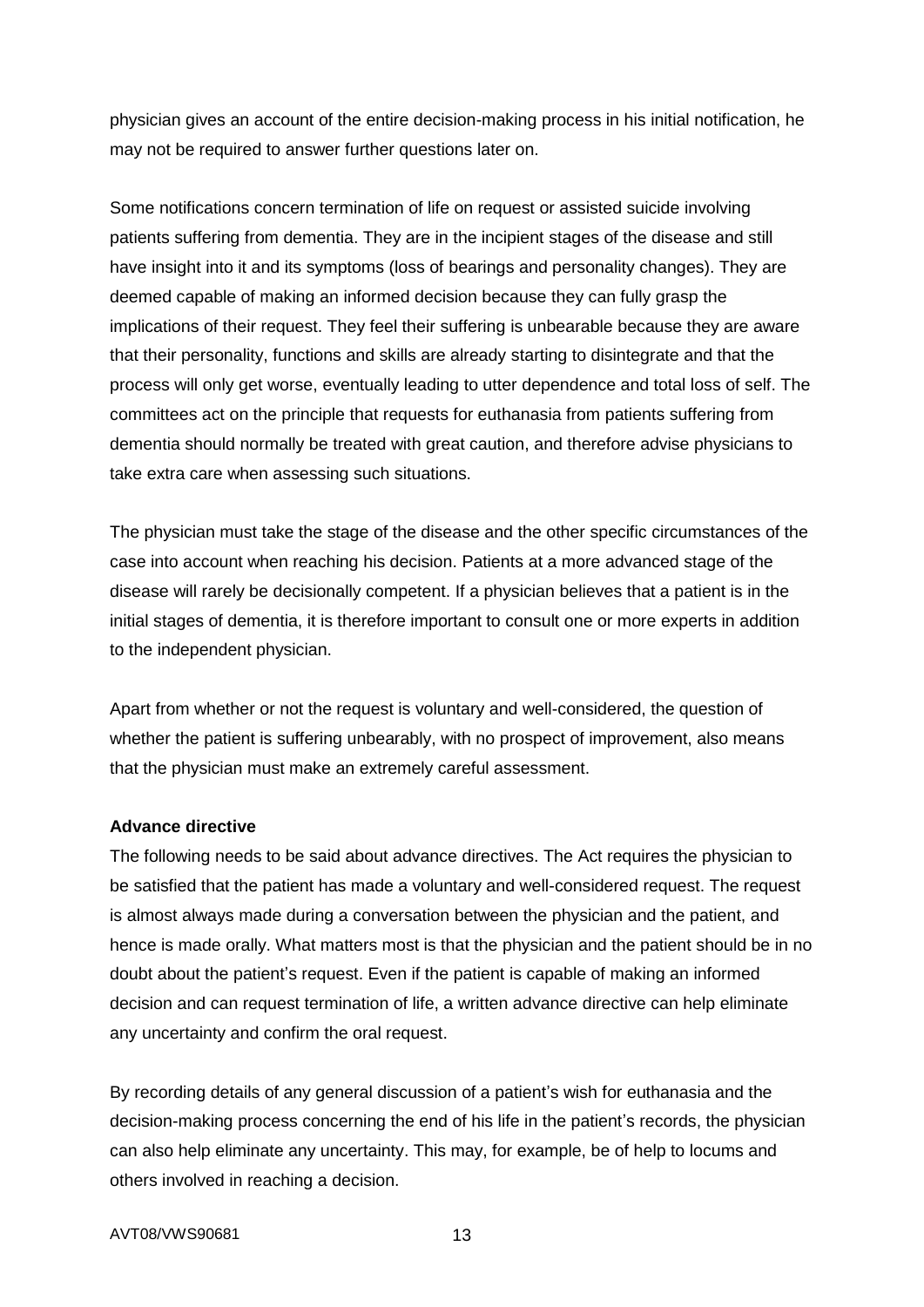Contrary to popular belief, the Act does not require an advance directive to be drawn up. In practice, the existence of such a directive makes it easier to assess the case, but the committees wish to emphasise that it is not mandatory, if only to ensure that people are not put under unnecessary pressure to draw up such a directive, sometimes very shortly before they die.

The Act does mention advance directives, but in a different context – that of a patient suffering unbearably with no prospect of improvement who is no longer capable of expressing his wishes when the time comes to consider ending his life. Although the existence of an advance directive does not automatically lead to euthanasia or assisted suicide in cases where the patient is decisionally incompetent, some recommendations can still be made. It is in any case advisable to draw up the directive in good time and update it at regular intervals and, where possible, describe the specific circumstances in which the patient wishes to have his life terminated. The clearer and more specific the directive is, the firmer the basis it provides for the physician's decision. A handwritten directive by the patient in which he describes the circumstances in his own words often provides additional personal confirmation.

#### **Case 2 (voluntary and well-considered request: dementia)**

**In the following case, the patient made her request for termination of life when she was in the incipient stages of dementia. The case shows how the physician enabled the patient to keep control of how her life would end. By consulting various experts in good time, he was able to satisfy himself that the patient had made a voluntary and well-considered request.**

*In autumn 2006, after two years of worsening symptoms such as noticeable slowness of mind and difficulty with basic arithmetic, the patient, a woman aged between 70 and 80 years of age, had been diagnosed with incipient Alzheimer's disease. Her awareness of her disease and prognosis caused her great suffering, as did her growing dependence on others, her decreasing ability to communicate and make social contact, and her resulting isolation. She was losing control of her life. This suffering was unbearable to her.*

*Three months after the diagnosis, she had told the physician that she wanted euthanasia when the time came. She wanted to keep control over how her life would end. A few weeks before she died, she had specifically asked the physician to terminate her life.*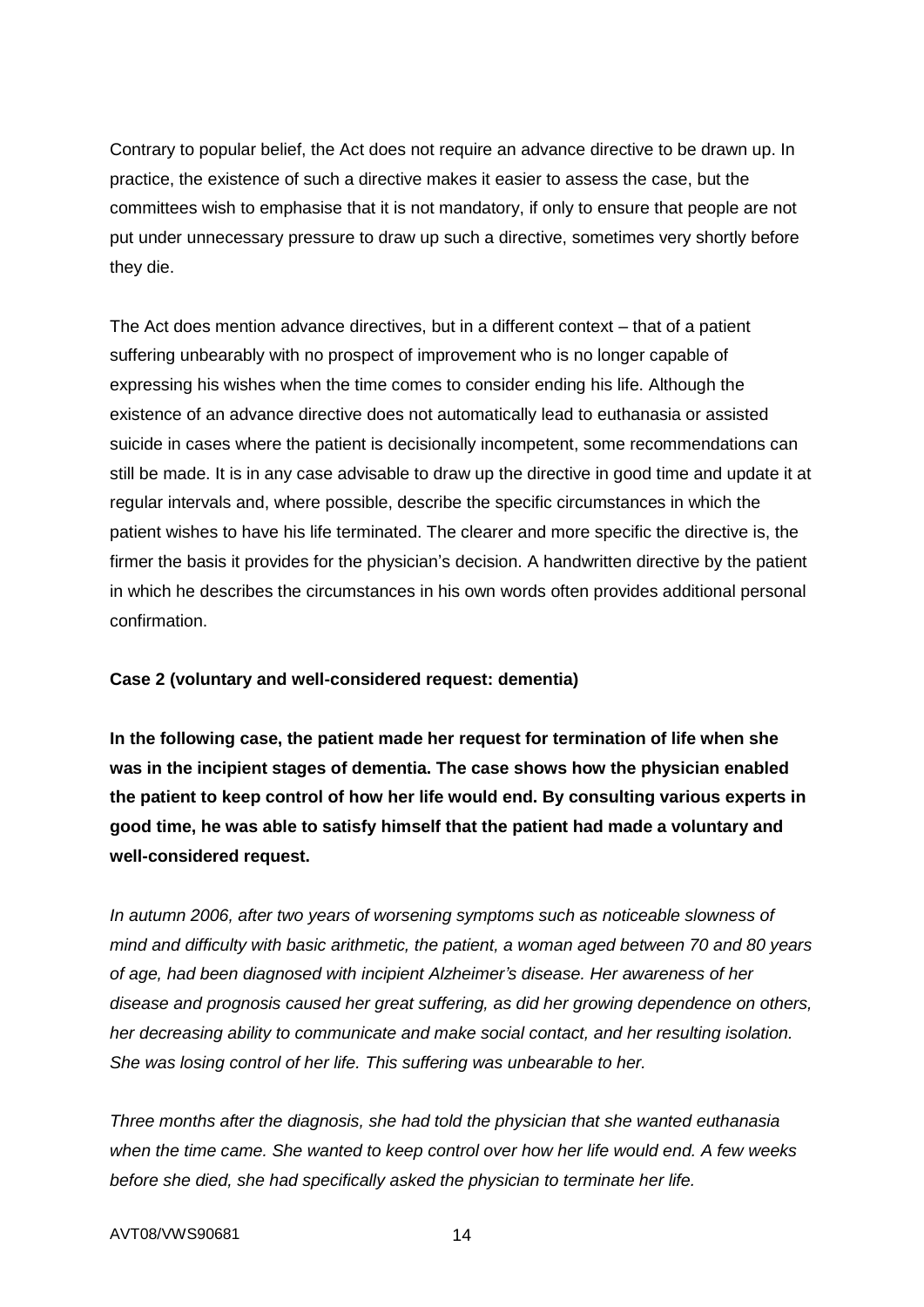*Because the patient's initial memory problems some years earlier had made the physician suspect she might be suffering from depression, and in order to respect her wish to keep control of her life, the physician had asked a geriatric psychologist to make a first independent assessment some time before the specific request was made. The independent physician gave the patient a psychological examination to ascertain whether her request was due to depression. He found he could well understand the patient's wish for euthanasia and felt it was in keeping with her view of life and her background. It was not due to depression.*

*Then, two months before the patient requested that her life be terminated, the physician had asked a SCEN physician to make a second independent assessment. During an interview with this second independent physician, the patient said that, given the protracted nature of the disease, she was afraid she no longer had any real future and would become isolated. She said she preferred to stay in bed in the mornings because she no longer felt able to do anything. She described the despair she felt as she carried out her activities of daily living. It took her a very long time to get anything done. She had had to give up all her hobbies and stop reading and watching television, as she could no longer concentrate. She also said she regularly felt physical discomfort, although she was unable to describe the feeling in detail. The despair she felt in her daily life made the world seem menacing to her. Her suffering had become virtually unbearable to her, which the independent physician found understandable. He concluded that her request had been voluntary and well-considered. The patient said she was not yet ready to have the procedure performed.*

*The second independent physician saw the patient a second time, two weeks before her life was terminated and after she had specifically requested euthanasia.*

*This time the attending physician had asked the independent physician to focus on whether the patient was capable of making an informed decision. The independent physician was satisfied that she was, and concluded that all the due care criteria had been fulfilled.*

*Finally, the attending physician consulted a third independent physician, a clinical geriatrician, and again asked him to assess the patient's decisional competence. This independent physician saw the patient two weeks before her life was terminated.*

*The third independent physician's report stated that the patient had sometimes had trouble expressing herself, but that she had made reasonably clear what she wanted to say. She repeatedly indicated that she could no longer cope with her current situation and with having*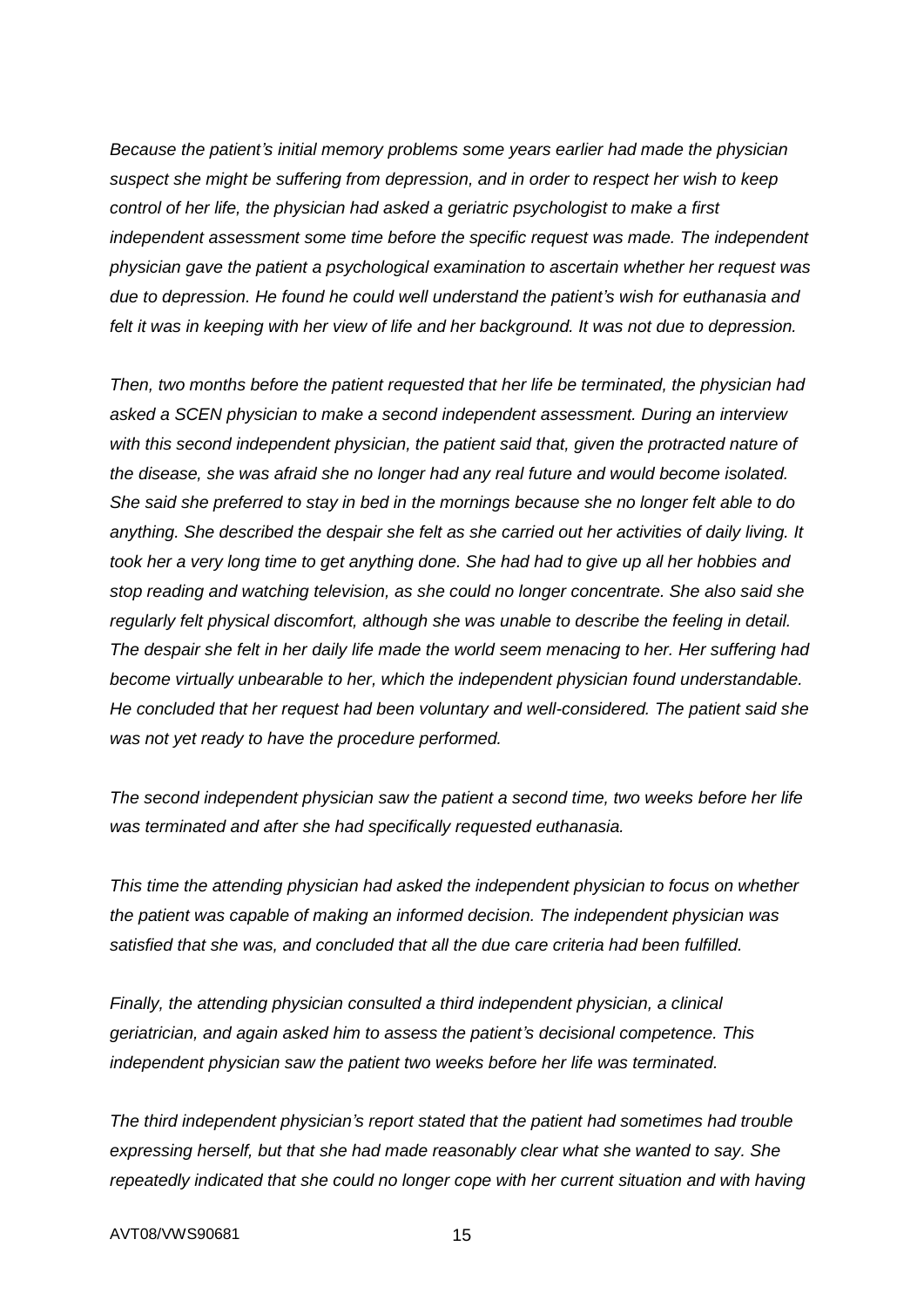*to live with Alzheimer's disease. She was expected to live about six more years, and saw this as a heavy and intolerable burden. The independent physician found that, despite having Alzheimer's disease, she could still provide a reasonable justification for her request for euthanasia. She could grasp the implications of her decision, and did not feel that any of the alternatives would improve the quality of her life. The independent physician could see no reason not to grant her request. The patient had been decisionally competent when she made the request.*

*The committee found that the physician had acted in accordance with the due care criteria.*

#### **Case 3 (not included here)**

**Case 4 (not included here)**

## **(b) Unbearable suffering with no prospect of improvement**

*Physicians must be satisfied that the patient's suffering is unbearable, with no prospect of improvement.*

The physician must find the patient's suffering to be palpably unbearable, and must convince the committee of this. The committees are well aware that the question of suffering can sometimes be a difficult one for physicians to answer, and have therefore focused on it in more detail in this report.

Suffering is a complex experience, like pain, love, hope or despair. It is a fundamental part of human life, and can often be recognised as such more readily than it can be put into words. Any description of suffering is therefore a reconstruction of components of suffering to form as complete a picture as possible, based on what the suffering patient says and on observations of the patient. In that sense, suffering is an 'intersubjective experience' which can to some extent be communicated, and hence assessed. As the Royal Dutch Medical Association has stated, assessments by physicians are based on the assumption that suffering is to some extent palpable.

To understand and communicate suffering in connection with the end of life, we often use a conceptual framework based on the notion of 'the person in medicine', in which people are seen as physical, mental, social and spiritual/existential beings. Suffering is then classified according to whether it has a physical, a mental or an existential cause. People's differing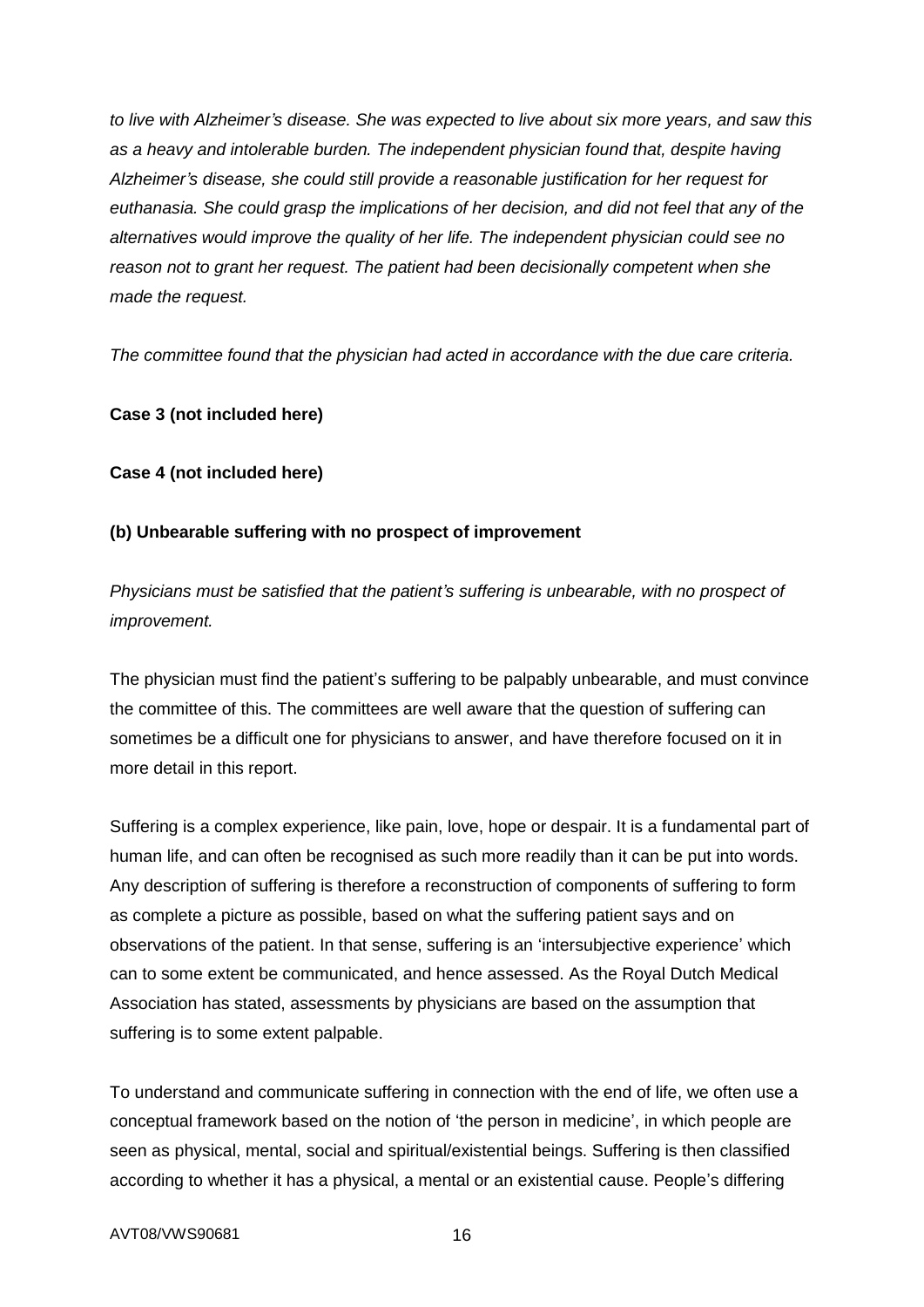perceptions of suffering caused by similar factors are described as 'subjective', which usually implies that they are beyond other people's ability to comprehend. Reflecting on what suffering means also involves facing the fact that the most frequently used conceptual framework has its limitations. The medical concept of the human being is in itself sufficiently broad and abstract to identify the most common symptoms of disease and abnormal behaviour, but is too limited to help us understand all the main elements of a phenomenon as complex as suffering. Finding a definition of suffering means describing an experience that involves a threat to intact existence and the decay or disintegration of the personality.

It should also be remembered that all suffering is existential, regardless of the cause, because people who suffer are existential beings. The perception of pain is based on a mind that can perceive it, and in that sense all suffering – even suffering that has a physical cause – is mental suffering. Without a mind to perceive suffering, human beings cannot suffer. This means that human suffering is not 'subjective' in the sense described above, but it is linked to a subject or person. It is thus by definition personal: bodies do not suffer, people do.

Besides the physical, mental, social and existential aspects, this concept of the individual includes the notion of man as a being with a perception of time and expectations of the future, a being whose life is informed by a need for meaning or meaningfulness. And it is these very aspects, such as the loss of future prospects and the perception that life no longer has any meaning, that are reflected in many requests for euthanasia when patients indicate why life is now unbearable to them.

The requirement that the patient's suffering be 'unbearable with no prospect of improvement', does not make it easier to reach a conclusion, but it does not make it impossible. All the aspects of a particular person's suffering can be brought together to form a whole that in its totality is unbearable to him. Of course, this is always a difficult task, but successive notifications have proved over and over again that a clear enough picture can be obtained to make the prior assessment and carry out the subsequent review.

The phrase 'with no prospect of improvement' requires some further comment. It has at least two meanings that are of relevance when assessing a patient's suffering. First, there is *no prospect of improvement* if there is no realistic means of treatment. The disease or condition that is causing the suffering is incurable and there is no realistic prospect of alleviating the symptoms. It is up to the physician to decide whether this is the case, in the light of the diagnosis and the prognosis. 'Realistic prospect' means that the improvement that can be achieved by palliative care or other treatment must be in reasonable proportion to the burden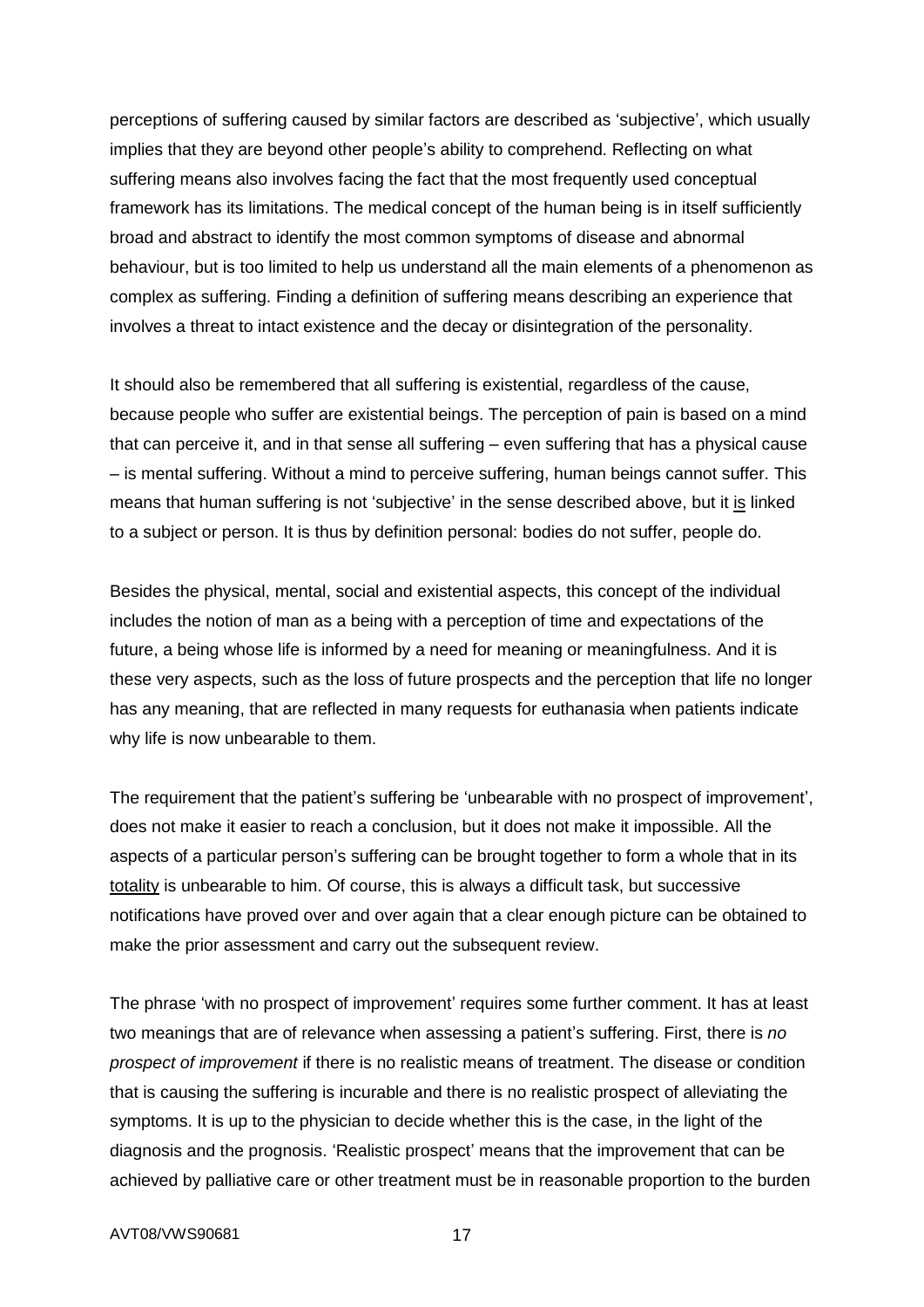such care or treatment places on the patient. In this sense, 'with no prospect of improvement' refers to the disease and its symptoms. Second, the phrase has a meaning that relates to the patient as an individual. Patients use it to indicate that the balance between present and future symptoms has tipped against them to a degree they find unacceptable, and that they want their suffering to end. In that sense, it is part of what makes suffering unbearable.

This makes it harder to decide whether suffering is *unbearable*, for this is an open-ended, complex notion. Suffering is usually caused by a disease and is manifested by symptoms and loss of function. This is the aspect that can be objectively determined. However, the question of whether the symptoms of suffering become unbearable, and if so when, ultimately depends on the person who is suffering, and hence is an individual matter. Whether suffering is unbearable is determined by the patient's personality, his physical and mental stamina as an expression of his previous history and experience of life, and his perception of the future. What is still bearable to one patient may be unbearable to another.

Notifications often describe unbearable suffering in terms of physical symptoms such as pain, nausea and shortness of breath – all based on the patient's own statements – and perceptions such as exhaustion, increasing humiliation and dependence, and loss of dignity. As already indicated, perceptions of such symptoms and circumstances will differ, because they are linked to particular individuals. A crucial factor when the committees make their assessments is whether the physicians – both the attending physician and the independent physician – found the patient's suffering to be palpably unbearable.

#### *Unbearable suffering in special cases*

As already indicated in the section on voluntary and well-considered requests, requests for euthanasia from patients suffering from dementia should normally be treated with great caution. The question of capacity to make an informed decision has already been discussed.

A key issue is whether dementia patients can be said to be suffering unbearably. Being aware of his disease and the prognosis may cause the patient great suffering. In that sense, 'fear of future suffering' is in fact a realistic assessment of the prospect of further deterioration. Here again, the specific circumstances of the case will determine whether the physician feels the patient's suffering to be palpably unbearable.

A second key issue is whether comatose patients can be said to be suffering unbearably. The general medical opinion is that deeply comatose patients are not conscious, do not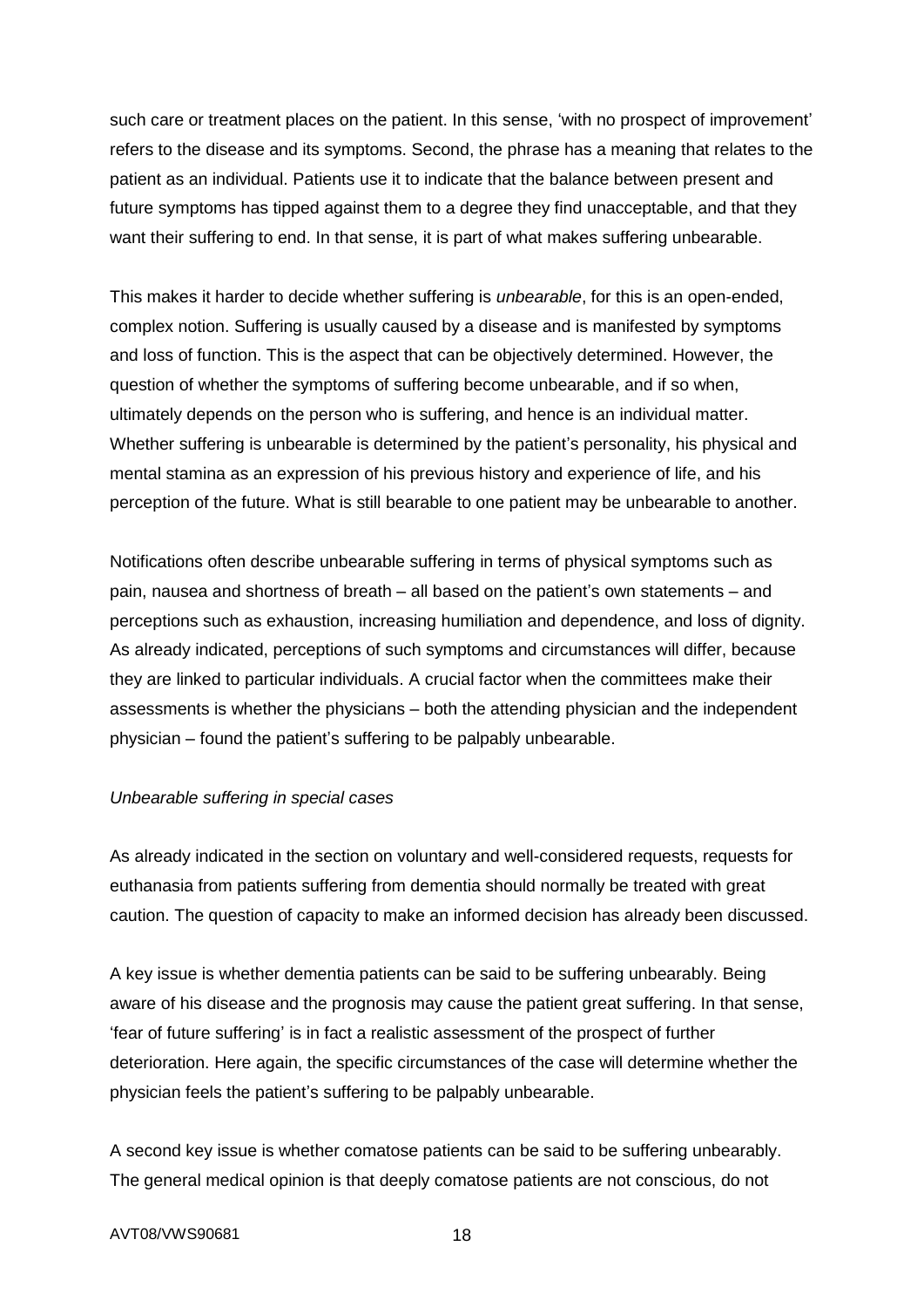suffer and hence do not suffer unbearably. For comparison, if a patient is sedated to combat unbearable symptoms, the purpose of the treatment is to induce loss of consciousness so that the patient is no longer aware of suffering. Cases involving comatose patients usually lead the committees to ask further questions. The committees examine the specific facts and circumstances. On this basis, a committee may find in a specific case that the physician has acted in accordance with the due care criteria. The following factors need to be considered here.

If a patient is in a shallow rather than a full coma and still displays outward symptoms of suffering, the physician may indeed be satisfied that the patient is suffering unbearably. Despite this latitude for assessment between shallow and full comas, the committees feel that physicians should adopt a cautious approach to patients who can no longer communicate.

Termination of life in the case of patients who can no longer communicate is sometimes complicated by the fact that the physician has already made promises to the patient without allowing for the possibility that the patient may go into a coma. If a physician has made such a promise and is later confronted with what may be a sudden change in the situation whereby the patient is no longer suffering unbearably (for example, because the patient has gone into a spontaneous coma), the physician faces a dilemma, owing to the conflict between his promise to the patient and the fact that the 'unbearable suffering' criterion is no longer fulfilled. In such cases, the patient's relatives may also remind the physician of his promise and insist that the procedure be carried out, making him feel he is under moral pressure to proceed. It is therefore advisable for physicians to refrain from making unqualified promises to patients and to point out the possibility that they may go into a coma, at which point the life-terminating procedure cannot normally be continued.

Not infrequently, the attending physician consults an independent physician who does not yet find that the patient is suffering unbearably. In many cases, the independent physician often indicates that he expects further deterioration to lead to unbearable suffering within a given period of time. In such cases, it is advisable for the physician to consult the independent physician again at a later stage, and to make this known to the committee. This is discussed in more detail in the section on independent assessment.

#### *Palliative sedation*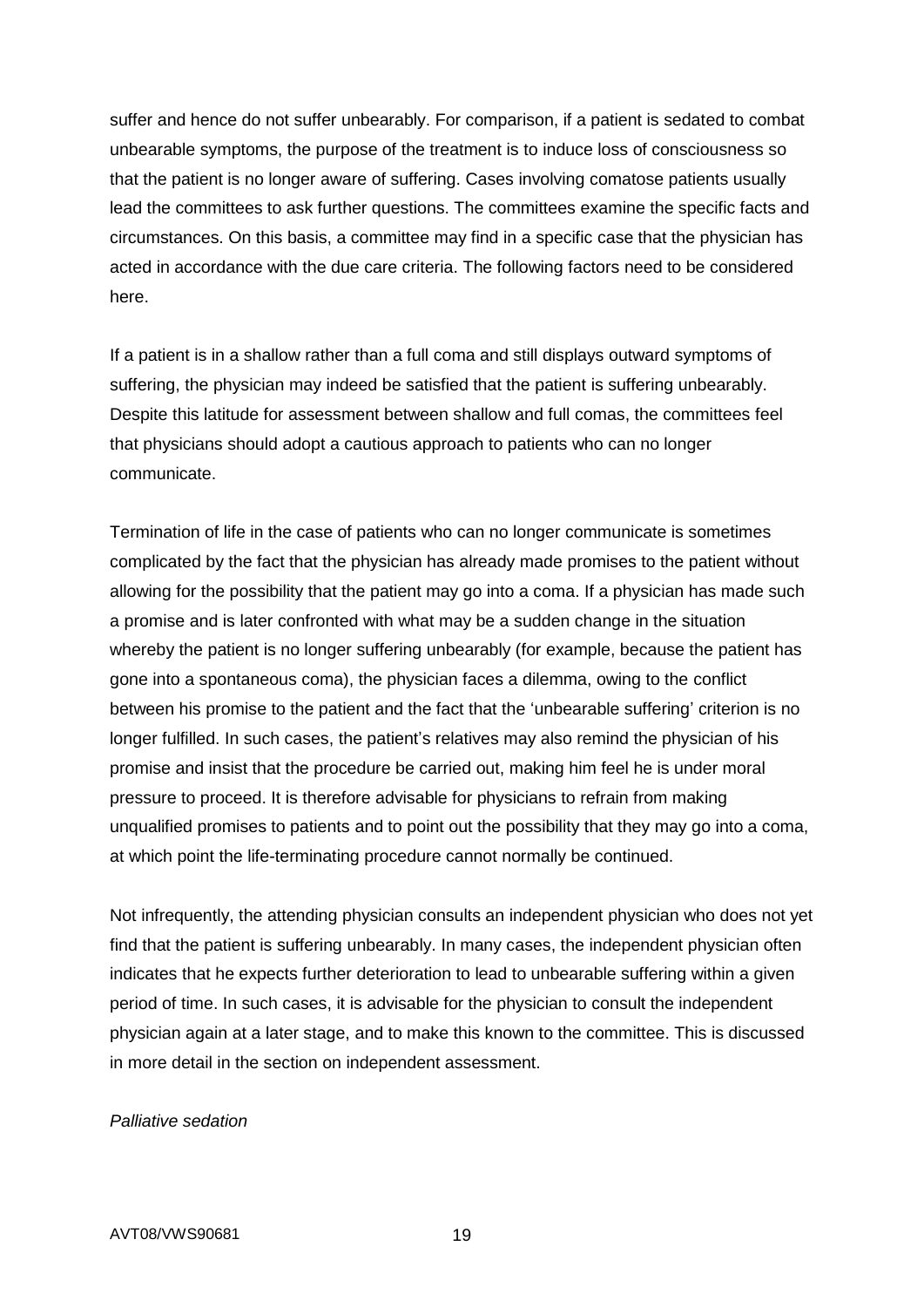Another relevant issue in connection with unbearable suffering is palliative sedation, whereby the patient's consciousness is deliberately reduced in order to eliminate untreatable suffering in the final stage of his life. Palliative sedation can only be considered if the patient is expected to die soon.<sup>8</sup>

The possibility of palliative sedation does not always rule out euthanasia, for two reasons. First, palliative sedation is not an appropriate way to eliminate unbearable suffering in patients who are likely to remain alive for a relatively long time. For example, patients suffering from multiple sclerosis, heart failure or serious lung conditions may be suffering unbearably even though they are not in a terminal stage. Given the likely duration of the disease, the fact that there is no prospect of improvement may contribute to making their suffering unbearable. Second, there are patients who expressly refuse palliative sedation and indicate that they wish to remain conscious to the very end.

## **Case 5 (not included here)**

**Case 6 (not included here)**

**Case 7 (not included here)**

**Case 8 (not included here)**

**Case 9 (not included here)**

#### **(c) Informing the patient**

#### *Physicians must inform the patient about his situation and prognosis.*

In assessing fulfilment of this criterion, the committees determine whether, and in what way, the physician has informed the patient about his disease and prognosis. In order to make a well-considered request, the patient must have a full understanding of his disease, the diagnosis, the prognosis and the possible forms of treatment. It is the physician's responsibility to ensure that the patient is fully informed and to verify this. This criterion did not raise problems in any of the reported cases.

1

<sup>&</sup>lt;sup>8</sup> See the Royal Dutch Medical Association's guidelines on palliative sedation (December 2005).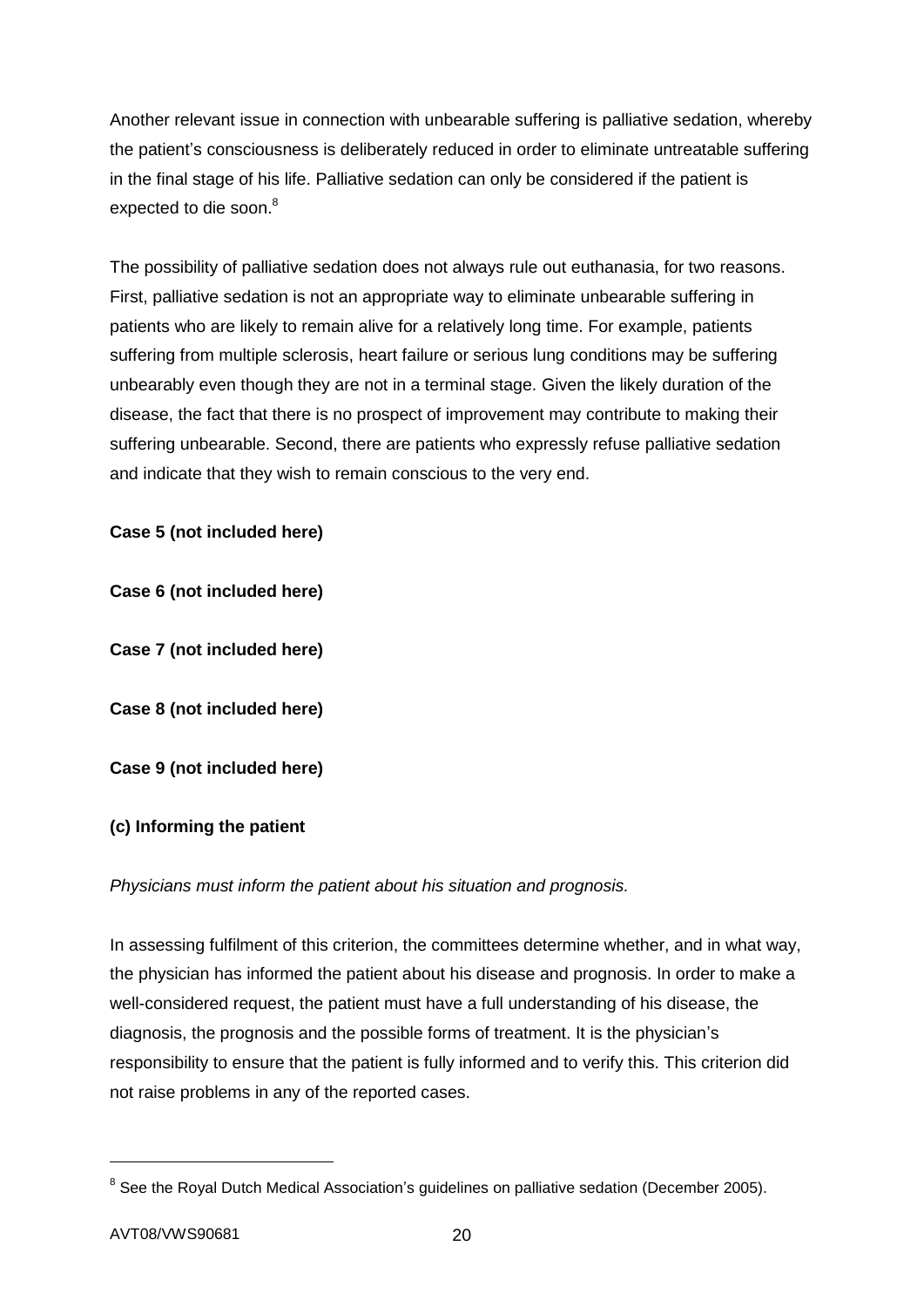## **(d) No reasonable alternative**

*The physician and the patient have together come to the conclusion that there is no reasonable alternative in the patient's situation.*

It must be clear that there is no realistic alternative available to the patient other than euthanasia. The focus is on treating and caring for the patient and on limiting and where possible eliminating the suffering, even if therapy is no longer possible or the patient no longer wants it. The emphasis in medical decisions at the end of life must be on providing satisfactory palliative care. However, this does not mean that the patient has to undergo every possible form of palliative care or other treatment. A patient who is suffering unbearably with no prospect of improvement can refuse palliative care or other treatment. Refusal of treatment is an important subject of discussion between physicians and patients.

One factor that can lead a patient to refuse palliative or other treatment is that it may have side effects which he finds hard to tolerate and/or unacceptable. In that case, the effect of the treatment does not outweigh its disadvantages.

There are also patients who refuse further palliative care (in the form of an increased dose of morphine) because of a fear of becoming drowsy or losing consciousness, which they definitely do not want. In order to ensure that the patient is properly informed, the question of whether this fear is justified must always be discussed with him, for such feelings of drowsiness and confusion usually pass quickly.

Since decisions on such matters must be reached jointly by the patient and the physician, the physician will be expected to indicate in his report to the committee why other alternatives were not deemed reasonable or acceptable in this specific case.

## **(e) Independent assessment**

*Physicians must consult at least one other independent physician, who must see the patient and give a written opinion on whether the due care criteria set out in (a) to (d) have been fulfilled.*

A second, independent physician must see the patient and indicate in writing whether the due care criteria have been fulfilled. In this capacity, the second physician must make an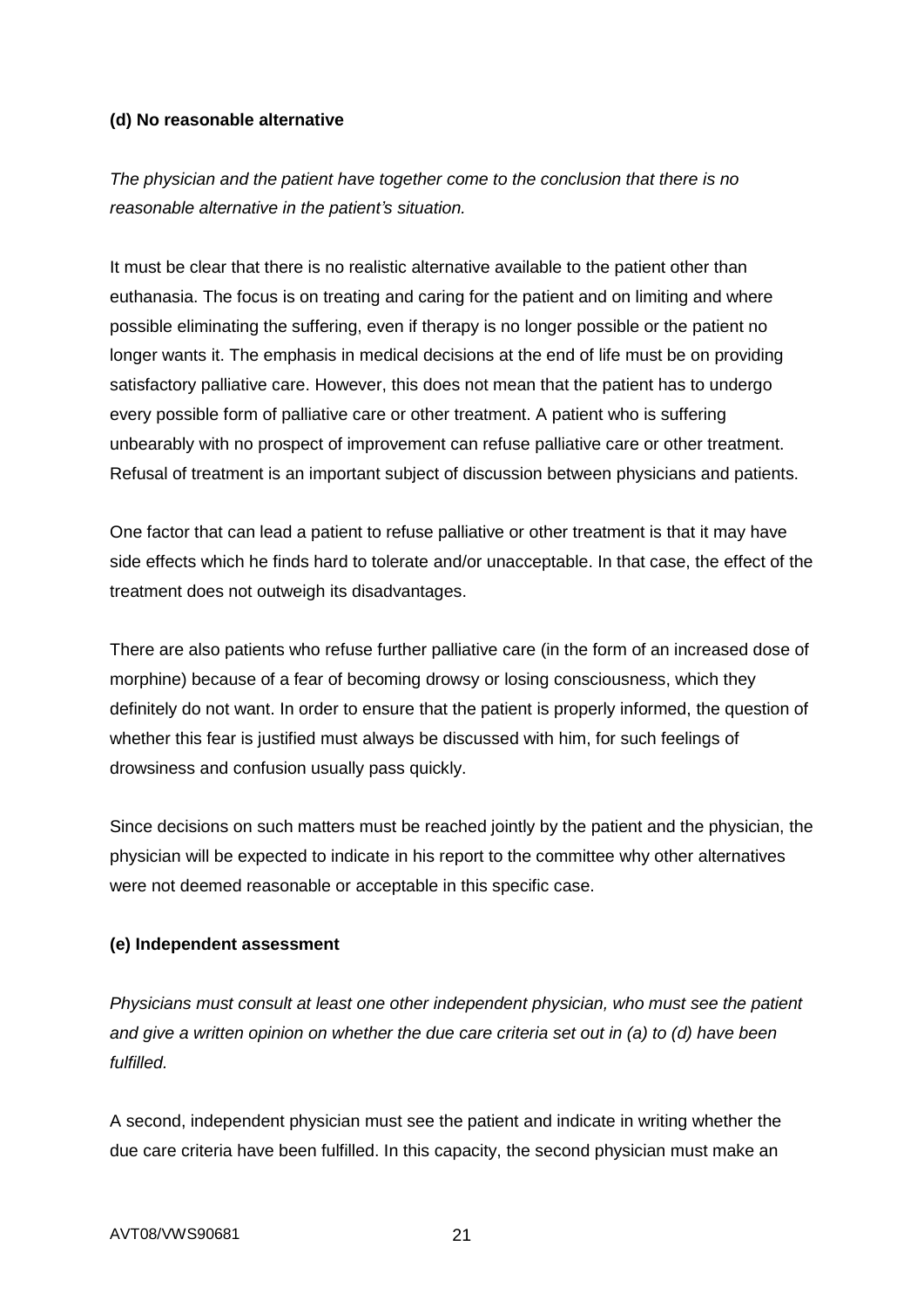independent assessment. Failure to consult an independent physician will lead the committees to find that the physician did not act in accordance with the due care criteria.

The second physician must be independent of the attending physician and the patient. In the case of the physician this means, for example, that there is no family or working relationship between the two physicians and that they are not members of the same group practice.

In practice, the committees are confronted with a number of different arrangements in which general practitioners work under the same roof. They are not members of a group practice who care for patients jointly, but they do share facilities; for example, they may rent the same premises, share computer systems or share electronic patient files. It is not easy to decide beforehand which particular arrangements will jeopardise a physician's independence, for such information is not usually available in advance. In cases of doubt, the committees will therefore always ask further questions when such working arrangements are involved.

The physician's independence may also appear open to question if the same two medical practitioners very often act as independent physicians on each other's behalf, thus effectively acting in tandem. This may create an undesirable situation that calls their independence into question.

This situation arose in Case 10. The committee explicitly directed the two physicians to stop working together in this way. Since both physicians said they would comply and now clearly understood what was at stake, the committee found that the due care criteria had been fulfilled in this case. The committees feel that, if a physician always consults the same independent physician, the latter's independence may eventually be jeopardised. It is vital to avoid anything that may suggest the physician is not independent.

A notifying physician and an independent physician may also know each other privately, or as members of a peer supervision group. The fact that they know each other privately does not automatically rule out an independent assessment, but it does call the physician's independence into question. The fact that they know each other as members of a group that meets to discuss medical cases – a professional activity – need not call the physician's independence into question; whether it rules out an independent assessment will depend on how the group is organised. What matters is that the notifying physician and independent physician should be aware of this and make it clear to the committee how they reached an opinion on the matter.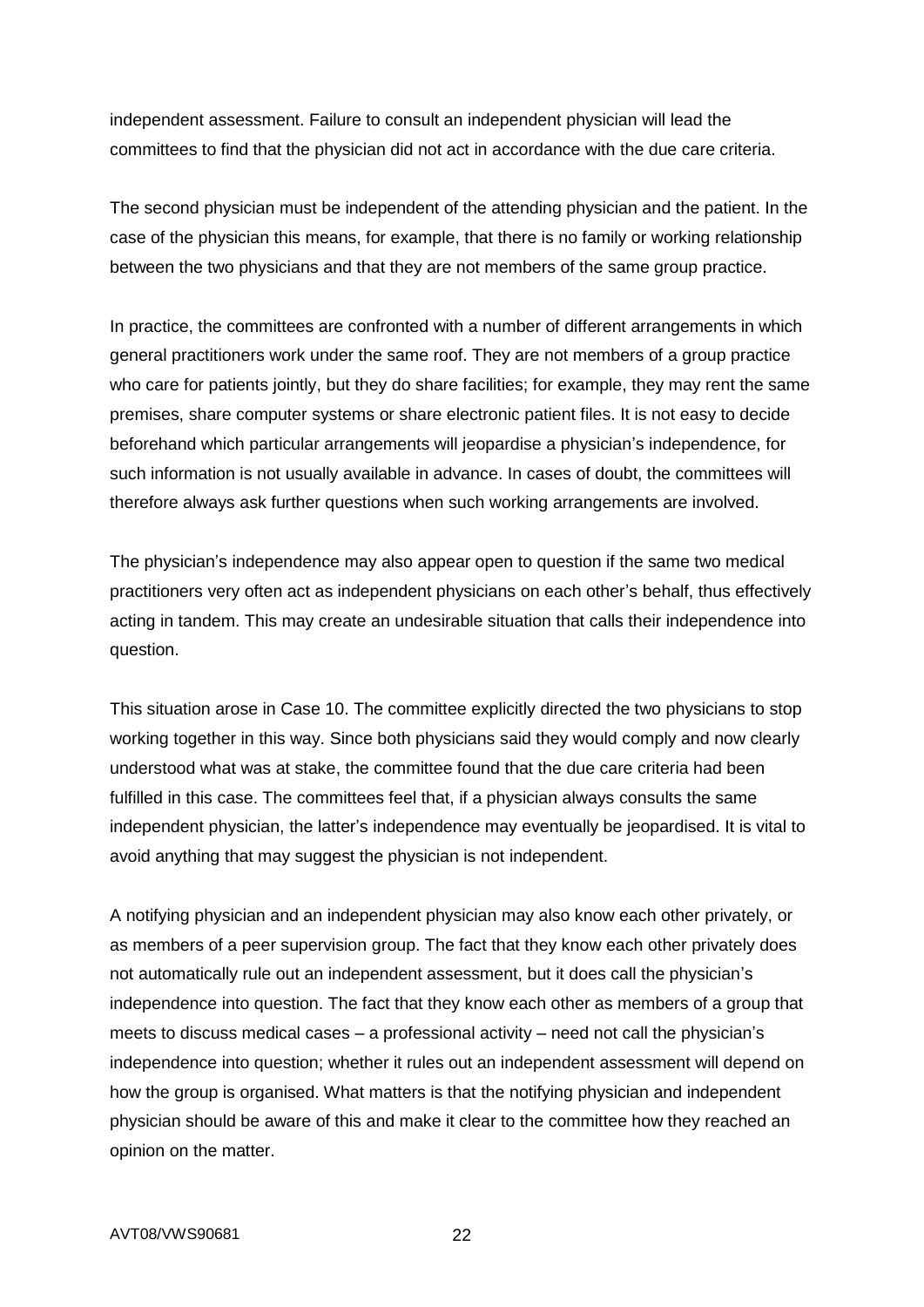In the case of the patient, there must, for example, be no family relationship or friendship, the physician must not be helping to treat him (and must not have done so in the past) and he must not have come into contact with him in the capacity of locum. In Case 11, the physician's independence was jeopardised because he was related to the patient's husband. In this case the committee found that he did not qualify as an independent physician.

Not only is the independence requirement literally set out in section 2, subsection 1 (e) of the Act, but at various points during the preparatory work on the Act it was specifically stated that a physician who is thinking about terminating a patient's life must consult an independent physician.

When the bill was debated in the House of Representatives (*Parliamentary Papers*, 1999- 2000 session, 26691, no. 6, p. 16), the requirement that an independent physician be consulted was seen as a means of ensuring that decisions were as careful and complete as possible. During the same debate (*ibid*., p. 60) it was stated that, in cases involving hospital patients, the independent physician must likewise be independent of both the attending physician and the patient.

The Royal Dutch Medical Association's 2003 Position Paper on Euthanasia also explicitly stated (p. 15) that the physician's independence must be guaranteed. This meant that a member of the same group practice, a registrar, a relative or a physician who was otherwise in a position of dependence in relation to the physician who called him in could not normally be deemed independent. The need to avoid anything that might suggest the physician was not independent was once again emphasised.

In Case 12, the 'independent' physician again did not qualify as such, for he had already attended the patient as a locum. The committee found that the notifying physician had not acted in accordance with the due care criteria. One factor that led to this finding was that the two physicians had told the committee they had been aware that the second physician was not independent of the patient, but had gone ahead regardless. They had also said they would do the same thing again in similar circumstances.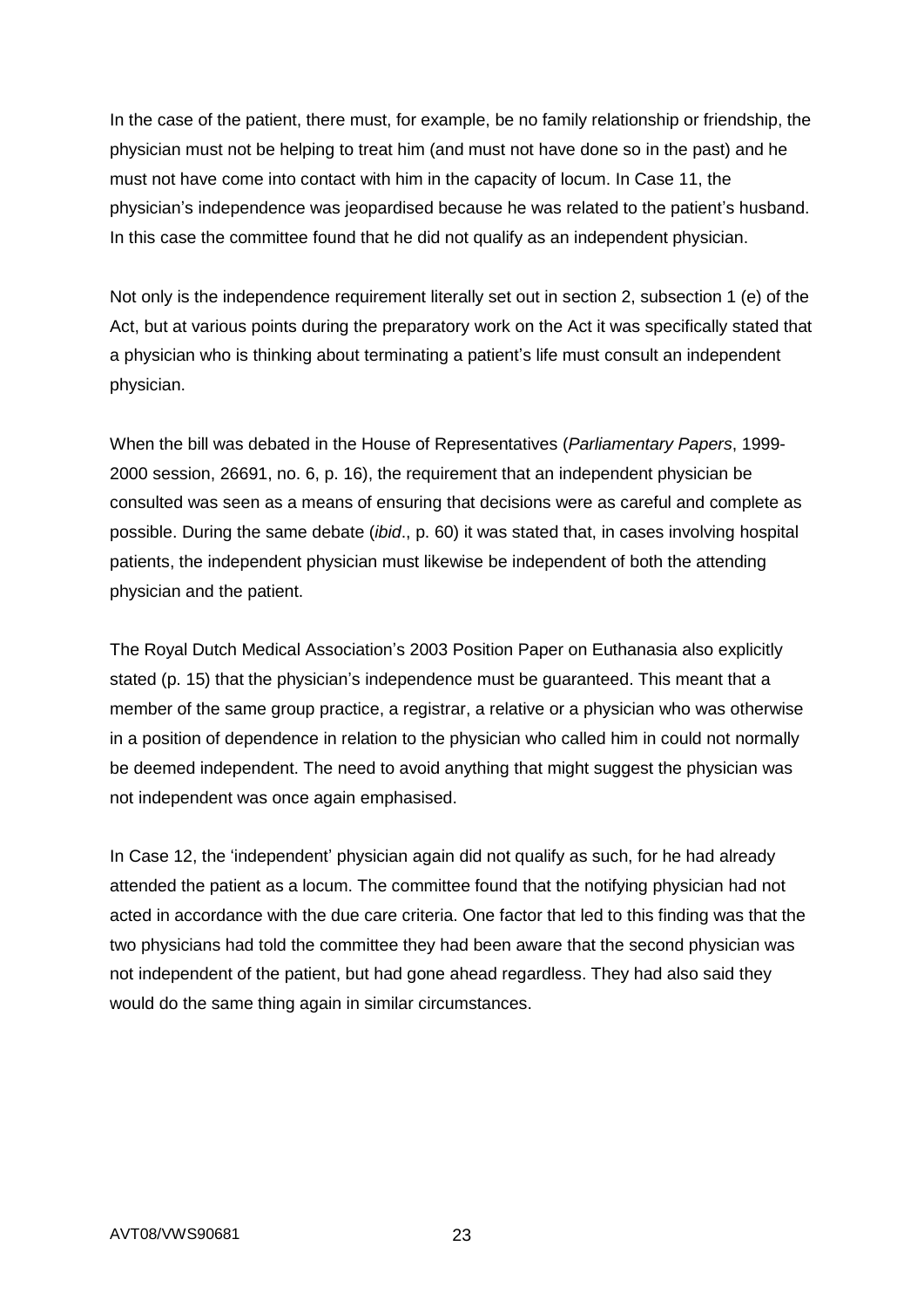The independent physician's report is of great importance when assessing notifications.<sup>9</sup> A report describing the patient's situation when seen by the physician and the way in which the patient talks about the situation and his wishes will give the committees a clearer picture.

The independent physician must give his opinion on whether the due care criteria set out in (a) to (d) have been fulfilled. He should also specifically mention his relationship to the attending physician and the patient.

The independent physician is responsible for his own report. However, the attending physician bears final responsibility for performing the life-terminating procedure and for fulfilling all the due care criteria. If there is a difference of opinion between the two physicians, the attending physician must ultimately reach his own decision (even if he takes extensive account of the independent physician's findings), for it is his own actions that the committees will be assessing.

Sometimes an independent physician concludes on seeing the patient that one of the due care criteria has not yet been fulfilled. It is not always clear to the committees what exactly happened after that. In such cases they ask the notifying physician further questions. If the independent physician is called in at an early stage and finds that the patient is not yet suffering unbearably or that a specific request for euthanasia has not yet been made, he will usually have to see the patient a second time. If he has indicated that the patient's suffering will very soon become unbearable and has specified what he believes that suffering will entail, a second visit will not normally be necessary, but it may still be advisable for the two physicians to consult by telephone or in some other manner. If a longer period of time is involved or if the prognosis is less predictable, the independent physician will have to visit the patient a second time.

If there has been further consultation between the attending physician and the independent physician, or if the independent physician has seen the patient a second time, it is important that this be mentioned in the notification.

The Euthanasia in the Netherlands Support and Assessment Project (SCEN) trains physicians to make independent assessments in such cases. In most cases it is SCEN physicians who are called in as independent physicians. SCEN physicians also have a part to play in providing support, for example by giving advice.

-

 $9$  The checklist for reporting by independent physicians on euthanasia and assisted suicide can be used as a guide (see www.toetsingscommissieseuthanasie.nl).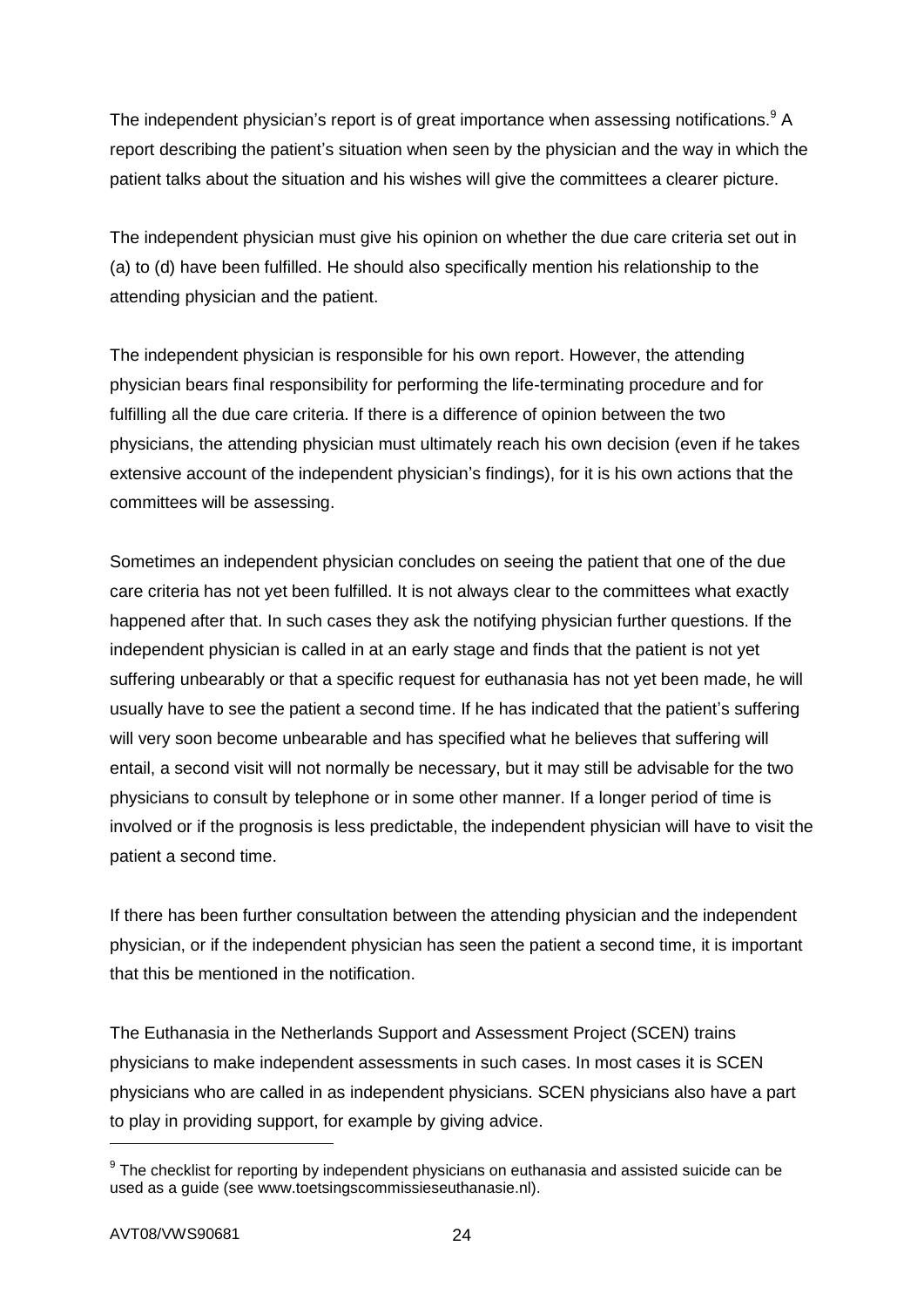**Case 10 (not included here)**

#### **Case 11 (independent assessment)**

**The 'independent' physician was related to the patient's husband and was therefore not independent of the patient. The committee found that the notifying physician had not acted in accordance with the due care criteria.**

*The patient, a woman between 50 and 60 years of age, was diagnosed with a carcinoid tumour in summer 2006, and underwent surgery. The condition proved incurable. She was suffering unbearably, with no prospect of improvement. A specialist was called in as an independent physician. He saw the patient one day before her life was terminated and on the day itself, after being informed about her by the notifying physician. According to the independent physician's report, the patient had said at the time of the diagnosis that she wanted euthanasia if her condition proved incurable. Both before and after a second operation, the patient confirmed her wish while fully conscious.*

*The notifying physician was asked to provide additional oral information, because the written report had raised questions among members of the committee. On paper the whole procedure appeared to have been carried out very quickly, and it was not altogether clear what role the two physicians had played. The notifying physician provided the requested oral information.*

*He outlined the patient's case history as follows. She had developed abdominal symptoms in 2006. He had known her for a very long time, and became her attending physician. After the diagnosis she underwent surgery. She indicated that she wanted to recover, but that she wanted euthanasia if things went wrong. As she put it, she did not want to 'drain the cup to the dregs'. The physician promised not to abandon her to her fate.*

In late 2006 her symptoms became much worse and she was readmitted to hospital, where it *was decided to operate a second time. The patient expressly stated that she did not want to come round if the condition proved inoperable. During the operation it became clear that the prognosis was negative, but the patient came round nevertheless. The attending physician found her with her relatives all around her. A second physician was also present, but he was a cousin of the patient's husband and so was not truly independent. The attending physician said things had proceeded in this way because it was impossible to find a SCEN physician*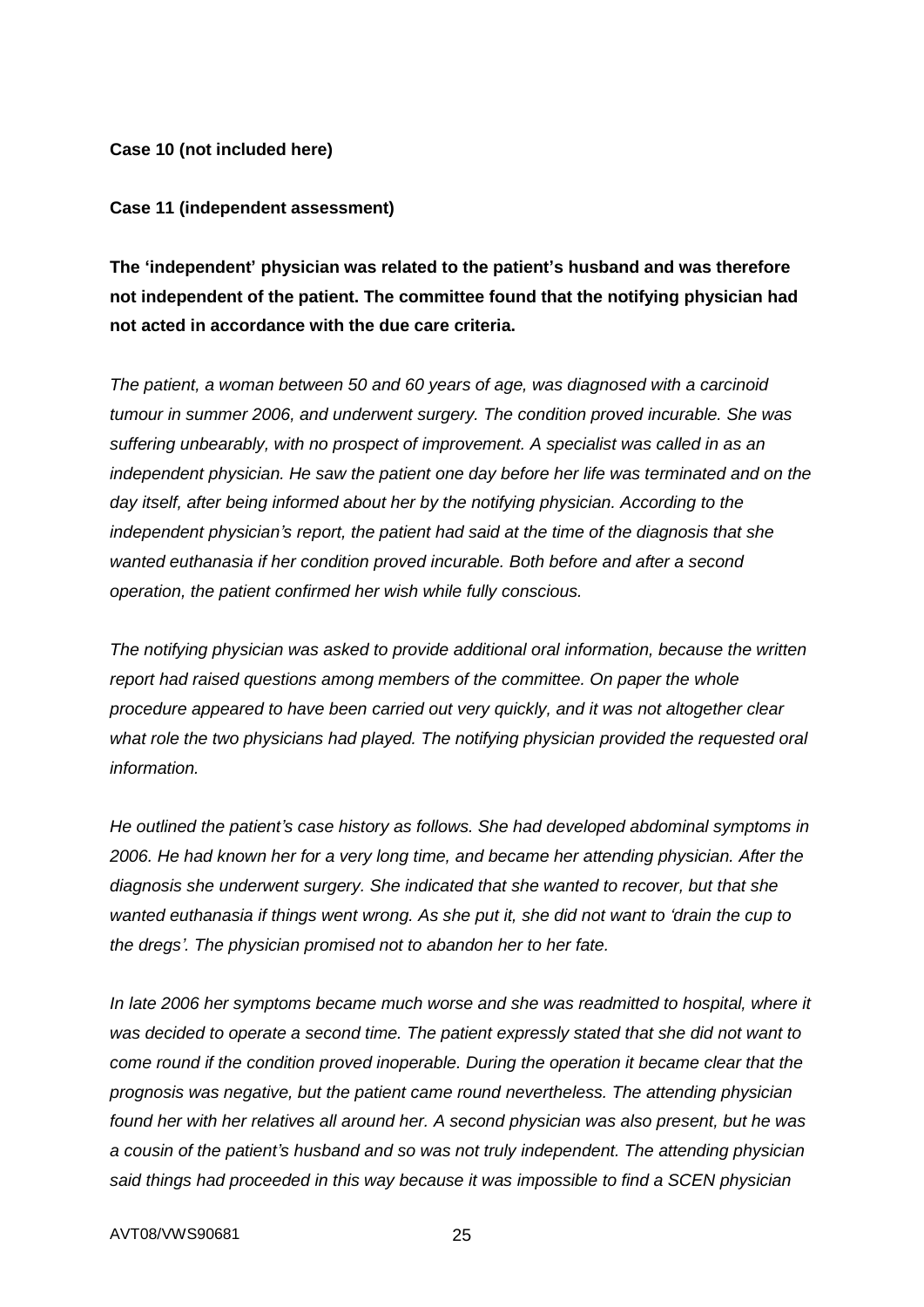*on that day. The patient made it abundantly clear that this was a situation she had not wanted to find herself in, and made a very well-considered request for euthanasia. The second physician took the view that the patient's suffering was contrary to her wishes. He drew up a written report the day after the procedure was performed, but now stated his opinion orally in the attending physician's presence.*

*In consultation with a registrar at the hospital, the patient was sent home, where the attending physician terminated her life in the presence of those closest to her.*

*The whole procedure had indeed been carried out very quickly, but was entirely in accordance with the patient's wishes. She had always been promised she would not have to suffer unbearably. During her illness she had made clear what she did and did not want. The physician had also made a well-considered decision to perform the procedure, though he was aware that not everything was strictly in accordance with the rules.*

*In the light of these facts and circumstances and the additional oral information provided by the notifying physician, the committee found he could be satisfied that the request had been voluntary and well-considered. Regarding the question of whether the patient had been suffering unbearably, with no prospect of improvement, the committee considered the following factors.*

*Before undergoing surgery, the patient had clearly and repeatedly emphasised that she did not want to come round from the anaesthetic if her condition proved inoperable. The physician had been aware of this express wish. Those who performed the surgery had not*  fulfilled it. The patient and her relatives had assumed the request would be granted. The *committee understood why those who performed the surgery could not fulfil the patient's wish. It would have been better if the surgeon had made clear to the patient that her request could not be granted in this way, so as to avoid giving the patient and her relatives false expectations.*

*The committee found that the physician could be satisfied that, after the surgery, the patient was in a situation she found unbearable, with no prospect of improvement.*

*Regarding the question of independent assessment, the committee considered the following factors.*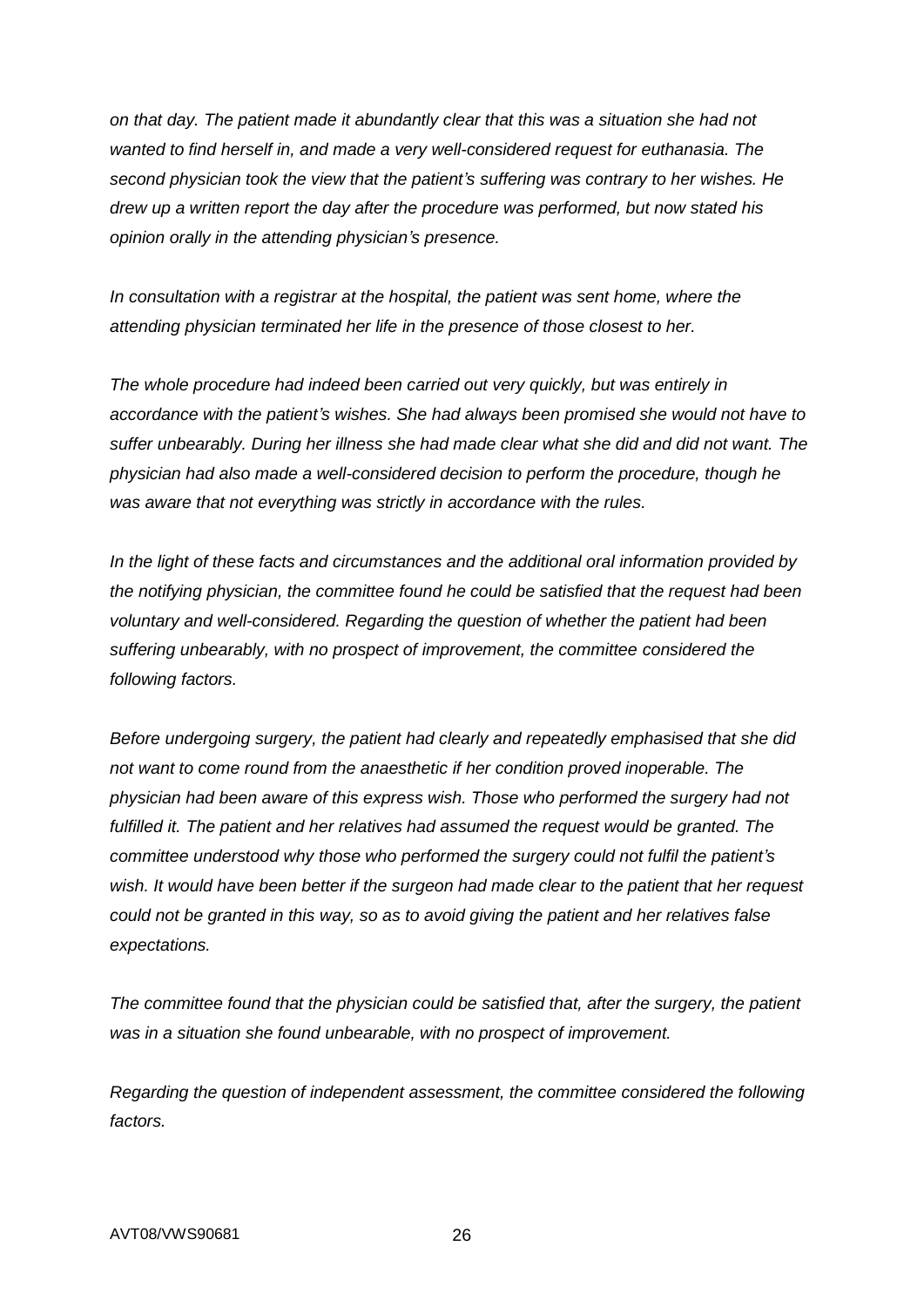*The second physician was a relative of the patient's husband. The patient was in a pitiful state and had to be taken home, where in view of her situation euthanasia would be performed immediately. On the day in question it would certainly have taken some time to find a truly independent physician.*

*Under the circumstances, the two physicians decided it would be best if the second physician drew up a brief report confirming that the patient was suffering unbearably, with no prospect of improvement, and that she had made an explicit request for euthanasia.*

*However, the committee could not overlook the fact that, whatever good reasons there had been to proceed in this way, the second physician was a cousin of the patient's husband and hence did not qualify as an independent physician.*

*The committee therefore had no choice but to find that the 'independent assessment' criterion had not been fulfilled in this case. This meant that the physician had not acted in accordance with the due care criteria.*

*The committee stated that, particularly in the light of the detailed oral information provided by the physician, they were convinced that both physicians had acted with the best of intentions, given the circumstances they were in and the promises that had been made to the patient from the outset.*

*However, understandable though all this was, they should have endeavoured – especially as the whole situation was so sensitive – to arrange an independent assessment, rather than an assessment by a cousin of the patient's husband who just happened to be visiting her. The committee found that the physician had not acted in accordance with the due care criteria. The case was referred to the Board of Procurators General and the Health Care Inspectorate. The Board of Procurators General decided that the physician should not be prosecuted. After interviewing the two physicians, the Inspectorate closed the case.*

#### **Case 12 (independent assessment)**

**The 'independent' physician had already attended the patient as a locum, and so was not truly independent. The committee found that the notifying physician had not acted in accordance with the due care criteria.**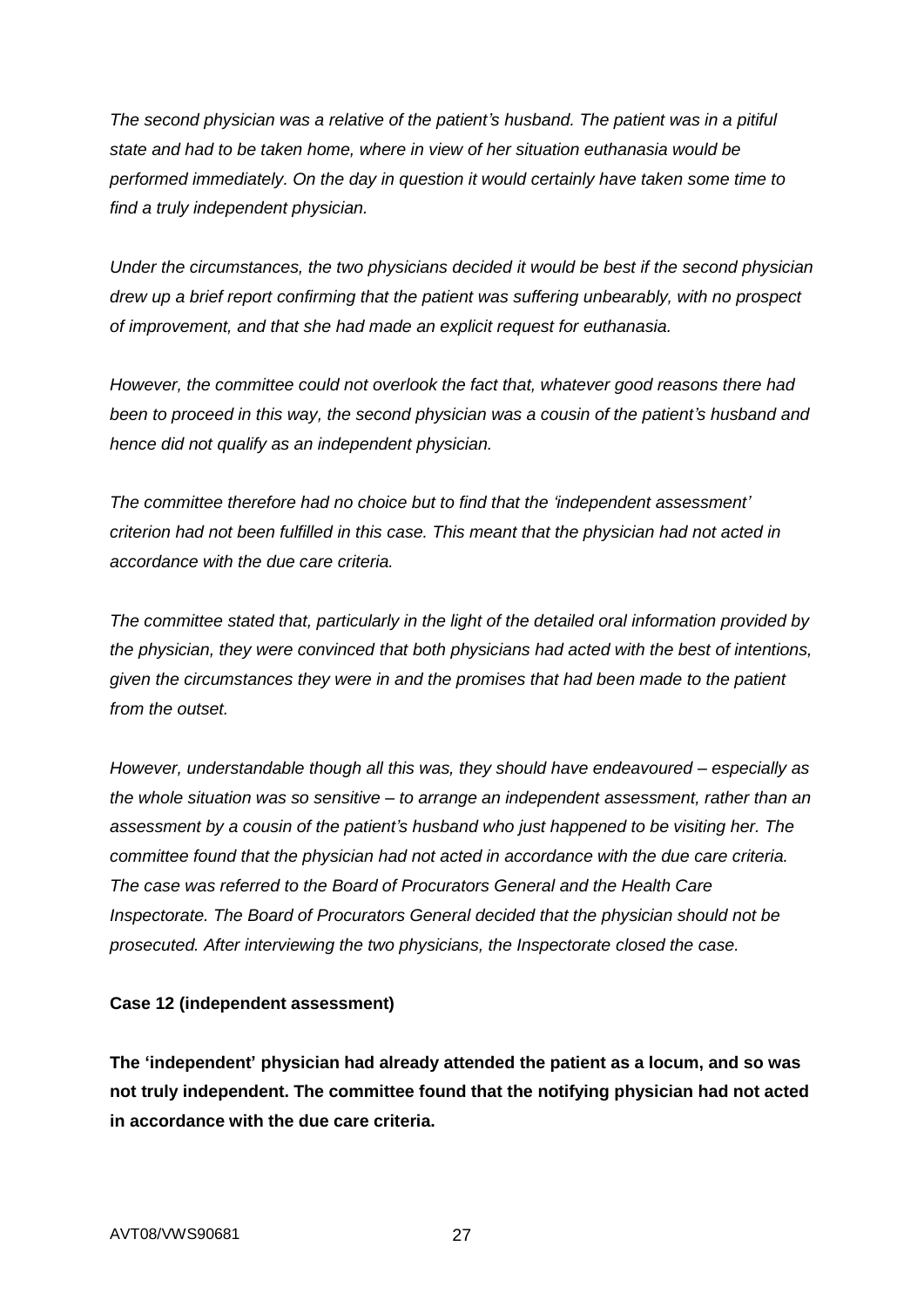*The patient, a man between 50 and 60 years of age, was diagnosed with a metastasised melanoma in mid-2006. He was suffering unbearably, with no prospect of improvement. He first made a specific request for euthanasia in early 2007. The 'independent' physician first saw him as a locum, a few days before his life was terminated, and saw him again as an 'independent' physician on the day the procedure was performed. He supported the patient's request.*

*The committee asked the notifying physician to provide additional written information as to why he had sought an independent assessment from a physician who had in fact already attended the patient as a locum. He was asked why he had not consulted a SCEN physician instead. In a letter, he said he was surprised to learn that the fact that the physician had already attended the patient as a locum could prevent him from making an independent assessment. He added that he had not consulted a SCEN physician because of a bad*  experience with one on a previous occasion. He had felt that the SCEN physician was trying *to take over his role as attending physician. He believed that the independent physician should play an unobtrusive role and avoid interfering in the therapeutic relationship between the attending physician and the patient.*

*The 'independent' physician was asked to provide additional written information about his reasons for concluding that the due care criteria had been fulfilled in this case. Despite repeated requests, the 'independent' physician did not submit an additional report.*

*The two physicians were invited to appear before the committee to provide additional information in person. On the day before the committee met, the 'independent' physician sent it a fax with additional information concerning his very cursory written report. Despite this information, it was still not clear to the committee why the notifying physician had consulted an 'independent' physician who had in fact already attended the patient as a locum.*

*At the meeting, the 'independent' physician said he had felt that a note stating that the due care criteria had been fulfilled would be sufficient. He had seen no need for additional details. If he said that the criteria had been fulfilled then 'that was the case'. He had seen no need, for example, to use the checklist drawn up by the SCEN project. However, because the committee had repeatedly asked for additional information, he had finally provided it.*

*During the interview, the notifying physician stated that he had not been the patient's own general practitioner. The GP had been on holiday. The notifying physician had attended the patient several times as a locum, and the patient had said he wanted to be seen by him if his*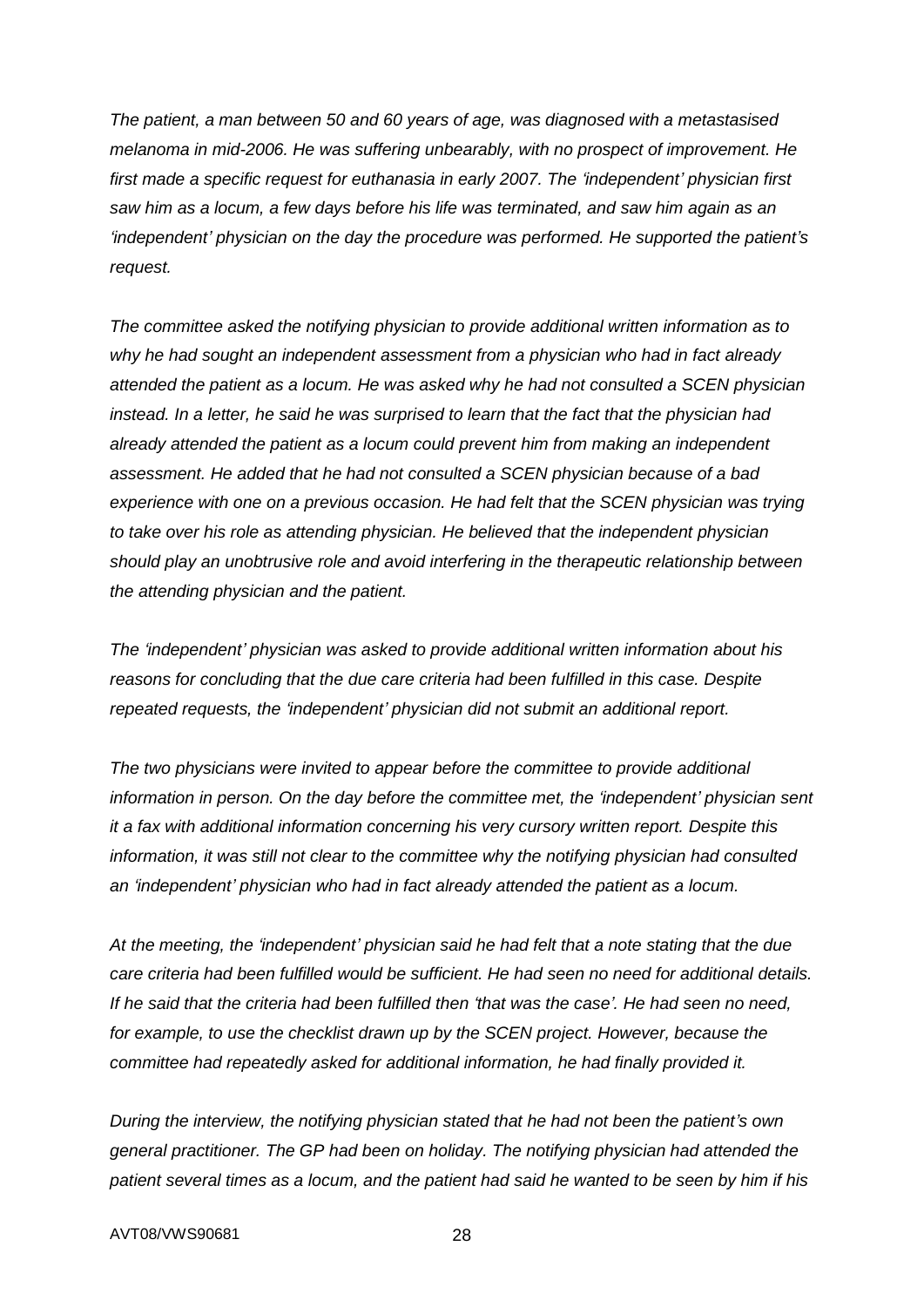*own GP was away. He had known the patient for a year. The 'independent' physician had attended the patient as a locum when the notifying physician – himself a locum for the patient's own GP – was away, because the patient's condition had deteriorated. In this capacity he concluded that no further palliative treatment was possible. The patient then asked him to perform euthanasia. As a locum, he told the patient to ask the notifying physician instead.*

*When the notifying physician later commenced the euthanasia procedure, he deliberately asked this locum to act as the 'independent' physician because it was convenient – the locum already knew the patient and his situation. The 'independent' physician (who had already seen the patient as a locum) confirmed this, and said he would do the same thing again in similar circumstances. He had been able to see that the patient's condition had deteriorated in a matter of days – something another independent physician could not have seen.*

*The notifying physician was asked whether he had considered waiting until the patient's own general practitioner returned from holiday. He said he had not been able to bring himself to do so, in view of the patient's condition. Waiting had not been an option. The patient had also requested his own GP to perform euthanasia. The 'independent' physician said that he knew he should not have acted in that capacity after having seen the patient as a locum, but that he had gone ahead regardless.*

*Regarding the question of independent assessment, the committee considered the following factors.*

*The notifying physician had deliberately consulted an 'independent' physician who had in fact already attended the patient as a locum. The 'independent' physician was also aware that he should not have acted in that capacity after having seen the patient a few days earlier as a locum.*

*The notifying physician had not wanted to consult a SCEN physician because of a previous bad experience, and had not considered any other way of arranging an independent assessment. Although both physicians were aware of the statutory due care criteria, they had deliberately acted as described above. During the interview with the committee, they also indicated that they did not in any way regret what they had done and would do it again in similar circumstances.*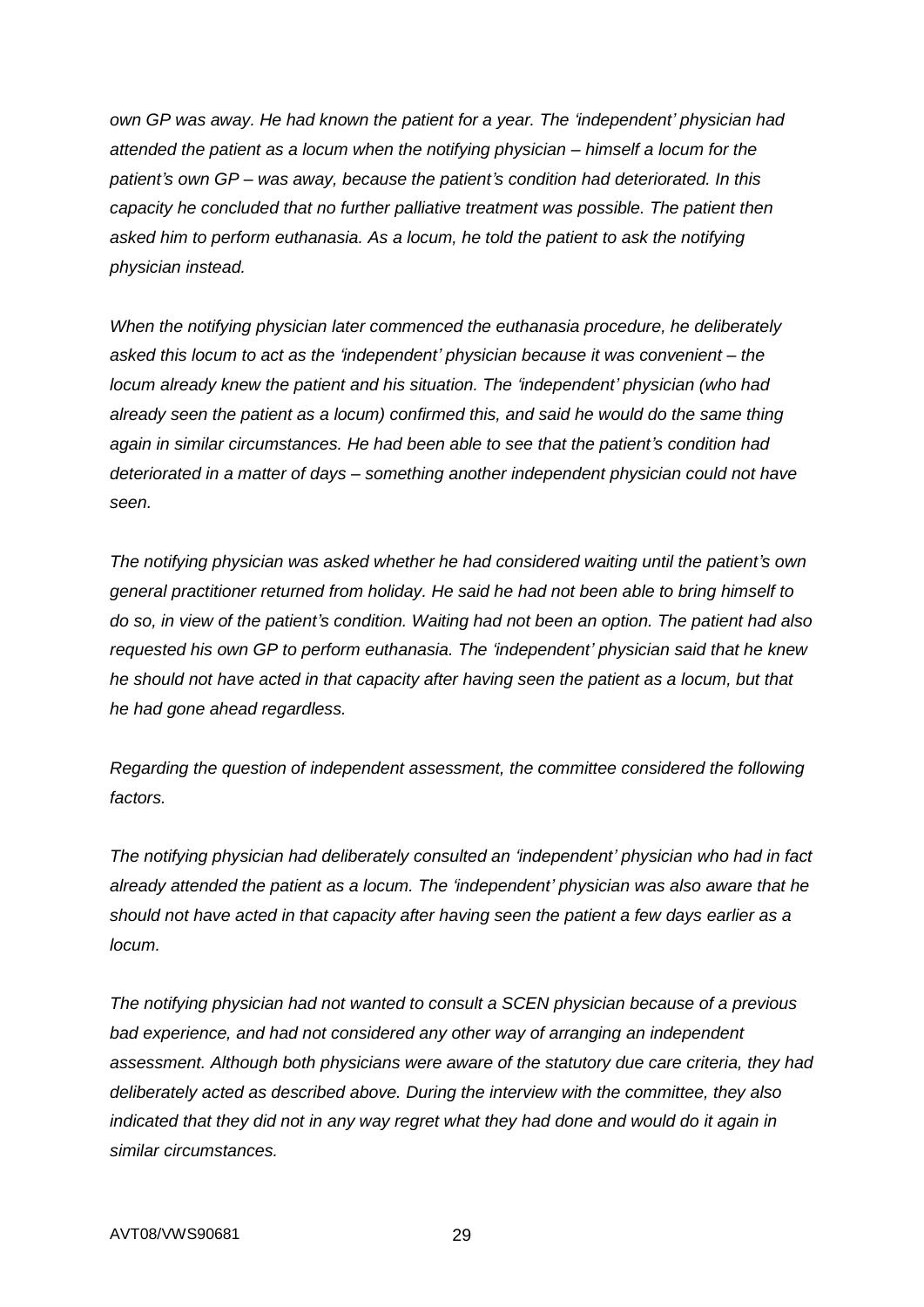*The committee felt that the need for independent assessment had been all the more pressing since the notifying physician had himself been acting as a locum for the patient's own GP. The committee was also disturbed by the two physicians' assertion that they would do the same again in similar circumstances.*

*Since there had been no independent assessment in this case, the committee found that the due care criteria had not been fulfilled. The case was referred to the Board of Procurators General and the Health Care Inspectorate. The Board reported that it saw no reason to prosecute.*

## **(f) Due medical care**

*Physicians must exercise due medical care and attention in terminating the patient's life or assisting in his suicide.*

Euthanasia or assisted suicide is normally carried out using the method, substances and dosage set out in the Royal Dutch Pharmaceutical Society's advisory report.<sup>10</sup> The recommended method involves administration of a coma-inducing substance, followed by administration of a muscle relaxant. The report recommends the use of 'first-choice' substances (those with which physicians have the most experience). 'Second-choice' (alternative) substances are recommended for use in emergencies. The report also lists substances that are *not* recommended for inducing comas. It thus makes a distinction between first-choice substances, second-choice substances and substances that should not be used at all. If a physician does not use a first-choice substance, the commission may ask further questions to ascertain what made him decide which method, substances or dosage to use. The use of second-choice substances is not necessarily wrong, but they are substances with which physicians currently have less, or less satisfactory, experience.

The committees note the increasingly frequent use – contrary to the advice given in the report – of midazolam (sometimes in combination with opiates), particularly when inducing a coma. The committees consider this undesirable, and recommend the use of substances with proven effectiveness in inducing a coma. This is not always the case with benzodiazepines. The use of non-recommended substances may prove very distressing for both the patient and any relatives who are present. This can be avoided by using the appropriate substances.

-

<sup>&</sup>lt;sup>10</sup> Standaard Euthanatica: toepassing en bereiding ('Standard for euthanatics: application and preparation'), 2007.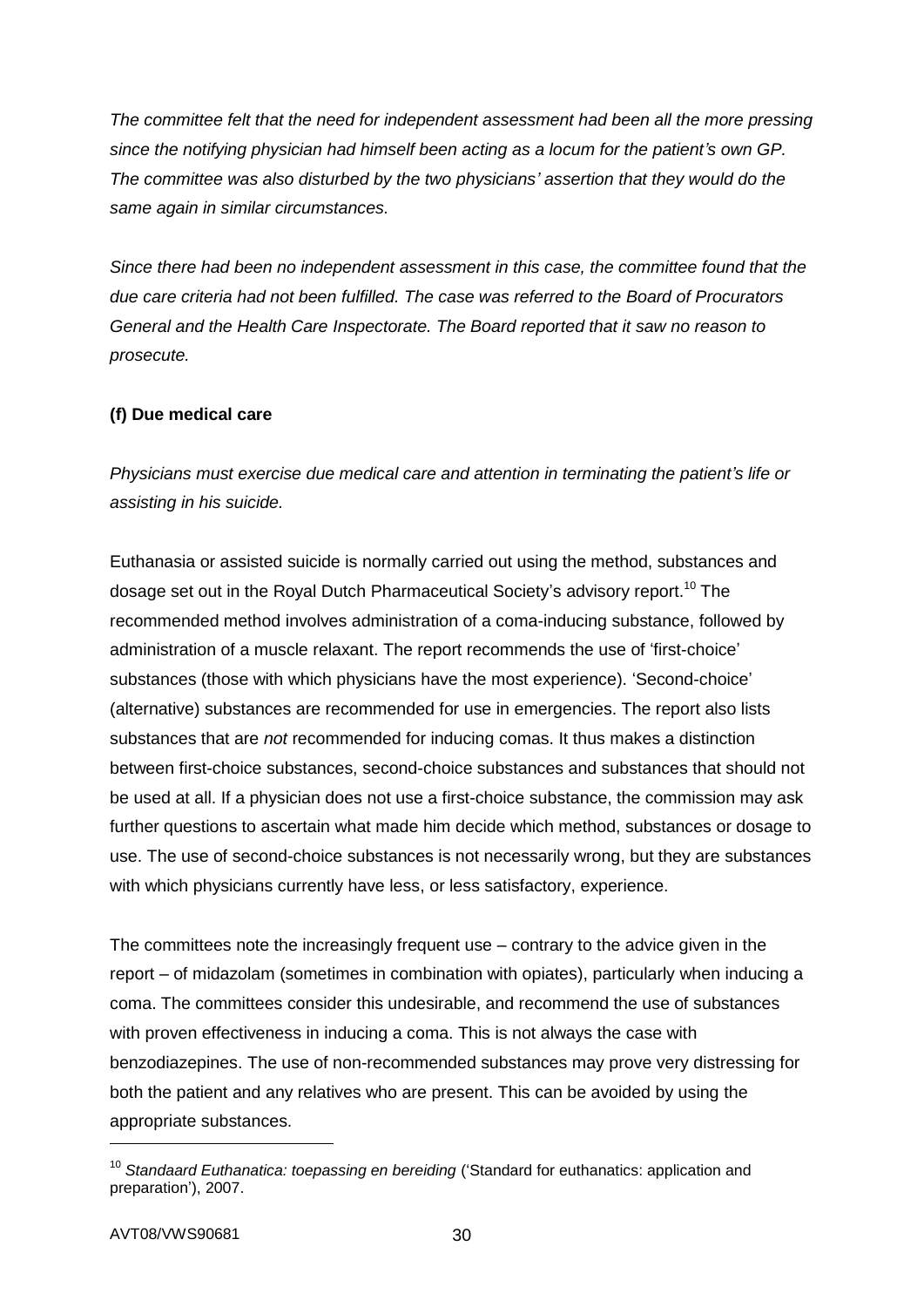The committees note that Dormicum (brand name of midazolam) is sometimes used as premedication before euthanasia is performed. The prescribed coma-inducing substances are also administered in such cases. There is then no objection to the use of Dormicum or similar substances as pre-medication. Before performing euthanasia, physicians are advised to discuss with the patient and his relatives what effect the substances will have. In line with the Royal Dutch Pharmaceutical Society's recommendations, it is important to fulfil patients' personal wishes.

The following unusual situation occurred in Case 13. After the physician administered a coma-inducing substance (thiopental), the patient's breathing immediately became irregular and stopped after five minutes. The physician did not administer an additional muscle relaxant. Since thiopental can induce such a deep coma, with absence of reflexes, that it can even lead to death, and since the patient's breathing immediately became irregular and stopped after five minutes, the committee found the physician had been right to wait and see what effect it would have, rather than administer a muscle relaxant at once.

In the case of euthanasia, i.e. termination of life on request, the physician actively terminates the patient's life by administering euthanatics, usually by intravenous injection. In the case of assisted suicide, the patient ingests the euthanatics himself. He does so by drinking a barbiturate potion.<sup>11</sup> In principle, the physician must remain with the patient until the patient is dead. He must not leave the patient alone with the euthanatics. This is because the patient may vomit, in which case the physician may perform euthanasia. Furthermore, leaving such substances without medical supervision may pose a hazard to people other than the patient.

In exceptional cases different arrangements may be made in advance, but only for good reasons. The physician must always be on hand to intervene quickly if the euthanatics do not have the desired effect.

Euthanasia must always be performed by the physician himself. In Case 14, it was performed by a trainee general practitioner, and the committee asked further questions about this. Since the trainee was supervised by a general practitioner in the practice where he worked, and particularly since the general practitioner was present when euthanasia was performed, the committee found that the physician had exercised due medical care.

1

 $11$  Usually a 100-millilitre potion containing 9 grams of pentobarbital sodium or secobarbital sodium.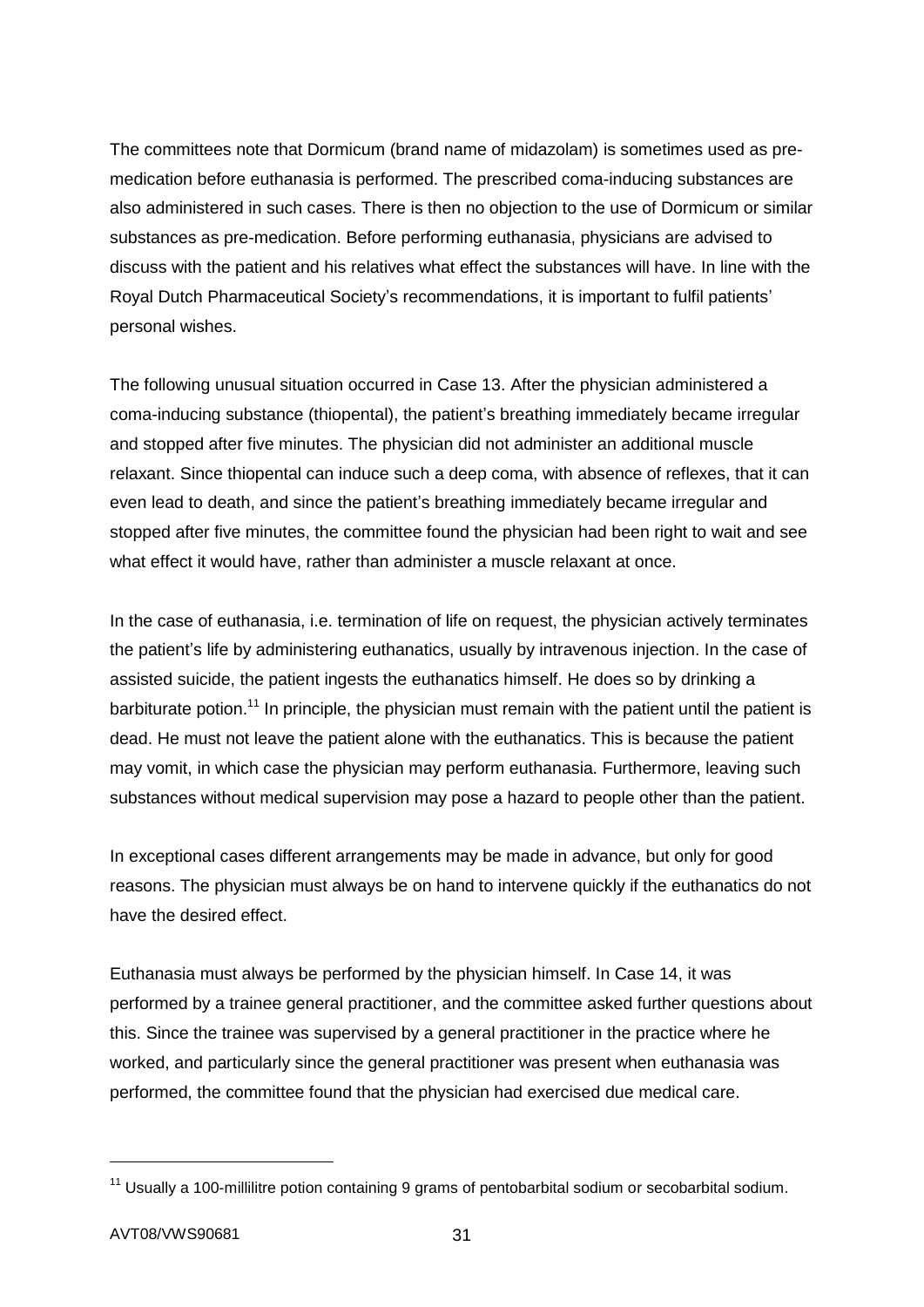In practice, physicians are occasionally uncertain about their role in the euthanasia procedure. For example, if a case of euthanasia is reported by a physician who did not actually perform the procedure, the physician who performed the procedure must also sign the notification and will be deemed by the committees to be the notifying physician.<sup>12</sup>

## **Case 13 (not included here)**

## **Case 14 (not included here)**

-

 $12$  See Article 3, paragraph 1 of the guidelines on the working procedures of the regional euthanasia review committees, adopted on 21 November 2006.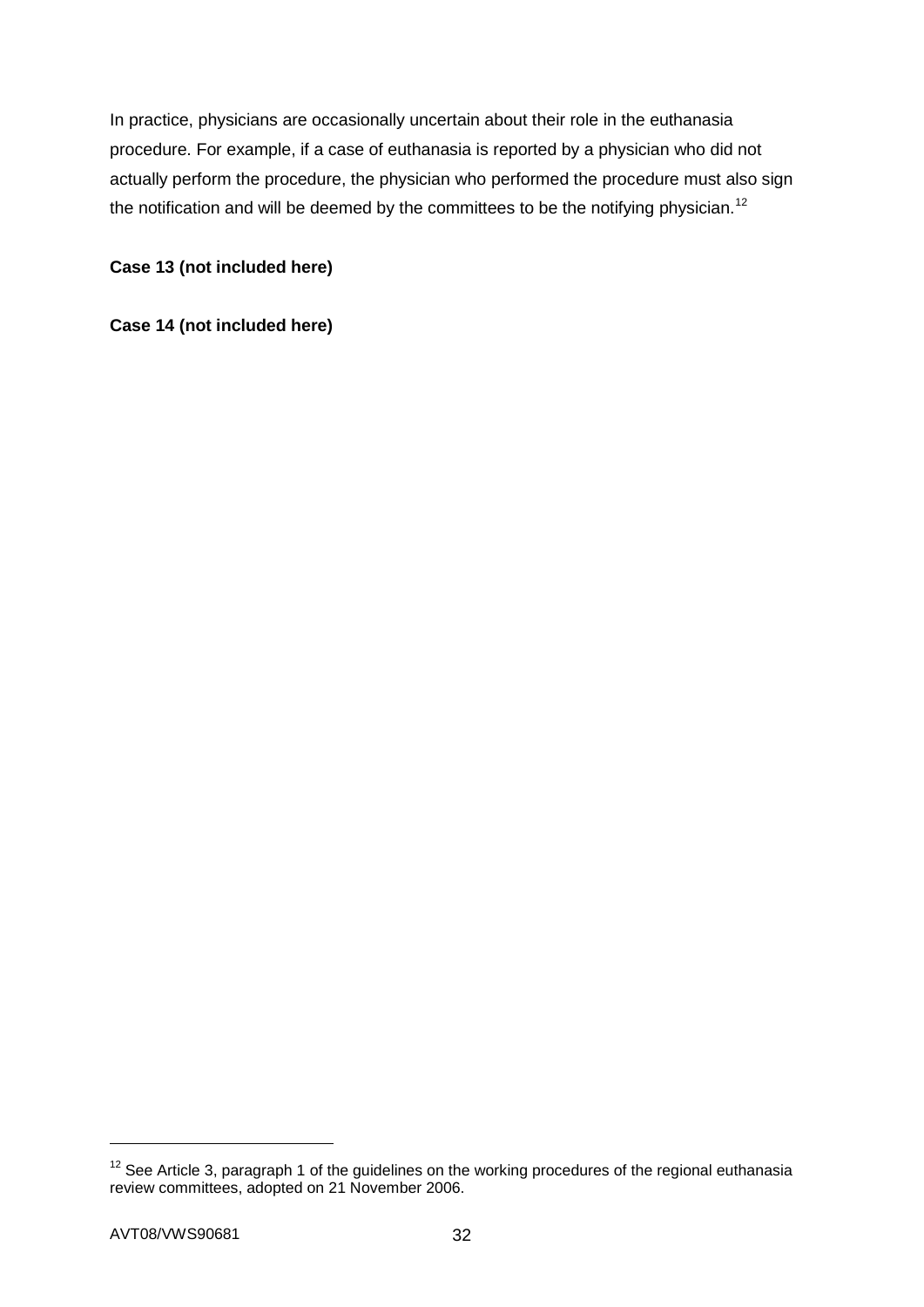## **Chapter III**

## **Committee activities**

#### **Statutory framework**

Termination of life on request and assisted suicide are criminal offences in the Netherlands (Articles 293 and 294 of the Criminal Code). The only exception is when the procedure is performed by a physician who has fulfilled the statutory due care criteria and has notified the municipal pathologist. If the physician satisfies both conditions, the procedure he has performed is not treated as a criminal offence. The aforementioned articles of the Criminal Code identify them as specific grounds for exemption from criminal liability. The due care criteria are set out in the Termination of Life on Request and Assisted Suicide (Review Procedures) Act ('the Act'), and the physicians' duty to notify the municipal pathologist is dealt with in the Burial and Cremation Act.

Under the Act, notifications of termination of life on request and assisted suicide must be reviewed by regional euthanasia review committees ('committees'). The committees carry out their main task on the basis of the Act. They review notifications of termination of life on request and assisted suicide, and assess whether the physician has fulfilled the statutory due care criteria. Termination of life on request means that the physician administers the euthanatics to the patient. Assisted suicide means that he prescribes substances to be ingested by the patient himself.

#### **Role of the committees**

When a physician has terminated the life of a patient on request, or assisted in his suicide, he notifies the municipal pathologist. When doing so, he submits a detailed report showing that he has complied with the due care criteria.**<sup>13</sup>** The pathologist performs an external examination and ascertains how the patient died and what substances were used to terminate his life. He then establishes whether the physician's report is complete. The report by the independent physician and, if applicable, the advance directive drawn up by the deceased are added to the file.

The pathologist notifies the committee, submitting all the required documents and any other relevant documents provided by the physician, such as the patient's medical file and letters from specialists. Once the committee has received the documents, both the pathologist and

-

 $13$  A standard report form is available as an aid in drawing up the report. It can be filled in as it stands or used as a guide, and can be found at [www.toetsingscommissieseuthanasie.nl](http://www.toetsingscommissieseuthanasie.nl/)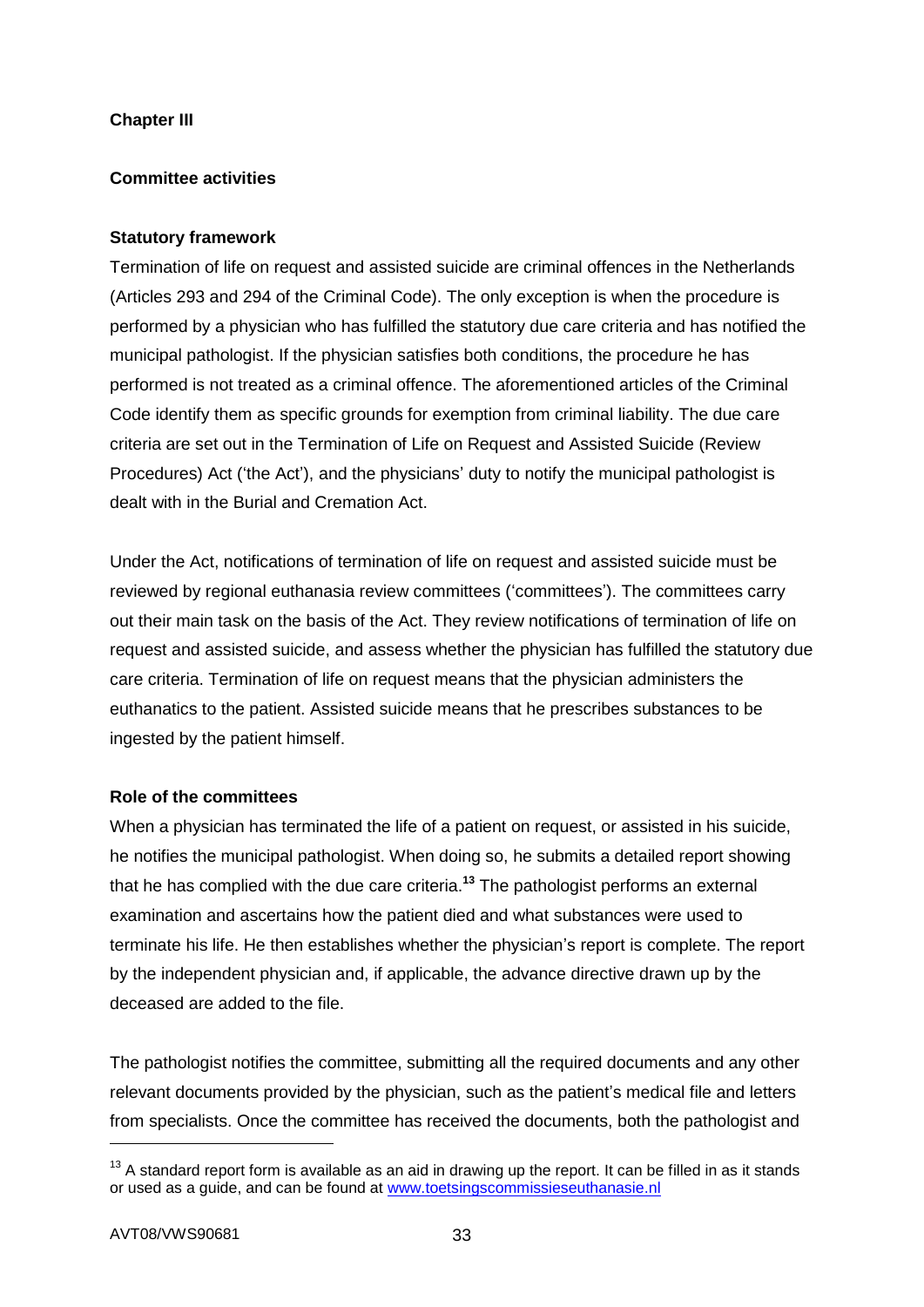the physician are sent an acknowledgement of receipt. The committees assess the physician's actions, examining whether he has acted in accordance with the statutory due care criteria. If a committee has any questions, the physician in question will be informed. Physicians are often asked to respond in writing to additional questions.<sup>14</sup> The committees sometimes contact physicians by telephone if they need extra information. If the information thus provided by the physician is insufficient, he may then be invited to provide further information in person. This gives him an opportunity to explain in more detail what took place in this particular case.

The physician is notified within six weeks of the committee's findings. This period may be extended once, for instance if the committee has further questions.

The multidisciplinary committees issue their findings on the notifications they assess. In almost every case they conclude that the physician has acted in accordance with the due care criteria. In such cases, only the notifying physician is informed.

In 2007, three physicians were found not to have acted in accordance with the criteria. In such cases, the findings are not only sent to the notifying physician, but are also referred to the Board of Procurators General and the Health Care Inspectorate. The Board decides whether or not the physician in question should be prosecuted. The Inspectorate decides in the light of its own tasks and responsibilities whether any further action should be taken. This may range from interviewing the physician to disciplinary action. The committees hold consultations with the Board of Procurators General and the Inspectorate every year.

There are five regional euthanasia review committees. The place of death determines which committee is competent to assess the case in question. Each committee comprises three members: a lawyer, who is also the chair, a physician and an ethicist. They each have an alternate. Each committee also has a secretary, who is also a lawyer, with an advisory vote at committee meetings. It should be emphasised that the committees act as committees of experts. The secretaries and support staff form the secretariats, which are responsible for assisting the committees in their work. For organisational purposes the secretariats form part of the Central Information Unit on Health Care Professions (CIBG) in The Hague, which is an executive organisation of the Ministry of Health, Welfare and Sport. The secretariats have offices in Groningen, Arnhem and The Hague, and the committees meet there every month.

1

 $14$  In 2005, according to the review of the Act, this happened in some 6% of notified cases.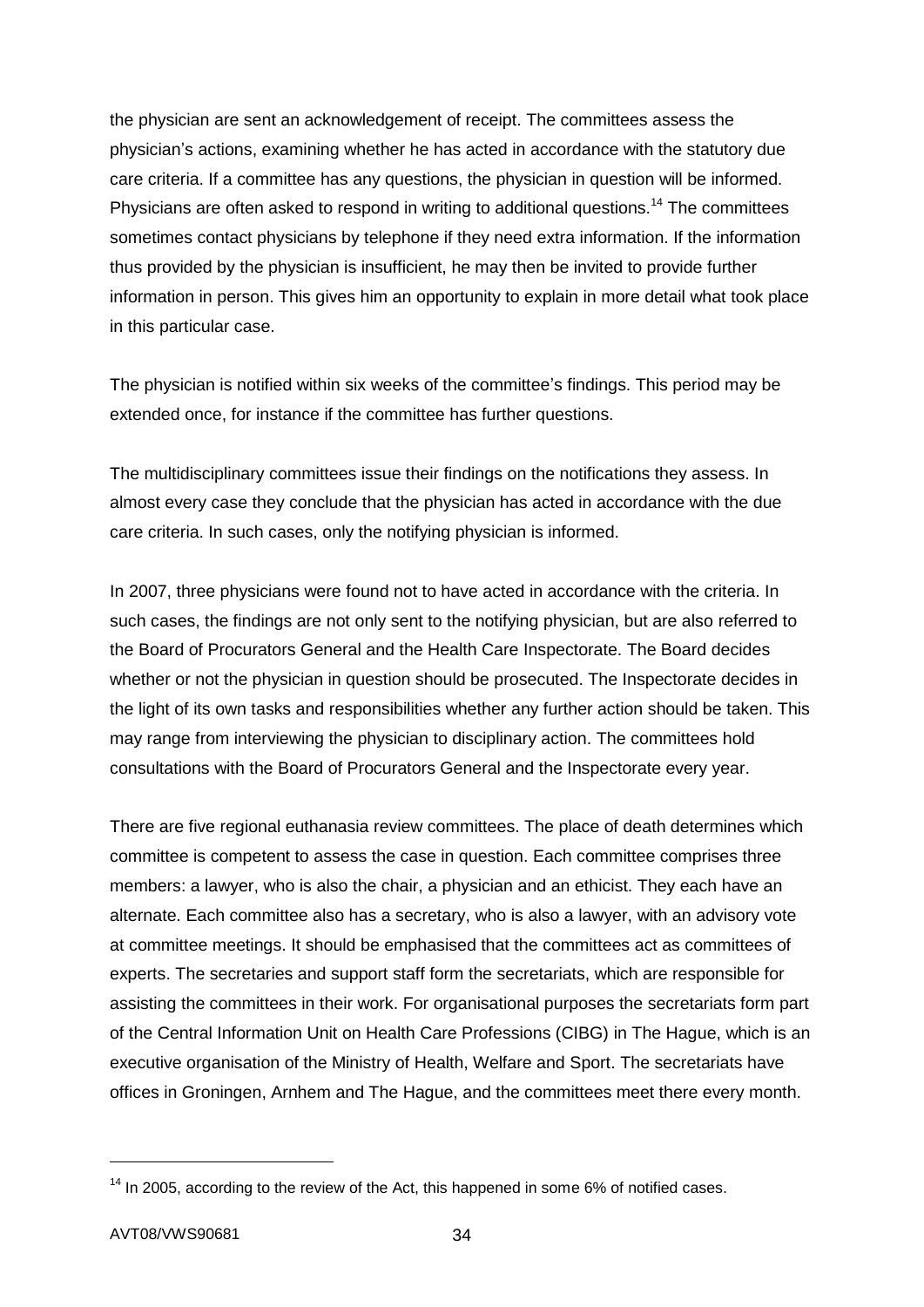The committees help the Euthanasia in the Netherlands Support and Assessment Project (SCEN) train physicians to perform independent assessments.

The committees see all the reports by the independent physicians consulted by the notifying physicians, and they alone have an overall picture of the quality of these reports. Although this is generally improving, they feel it should be constantly monitored, as too many independent physicians are still submitting substandard reports. The committees' general findings are forwarded to SCEN each year.

The committees also give presentations to municipal health services, associations of general practitioners, hospitals and foreign delegations, using examples from practice to provide information on applicable procedures and the due care criteria.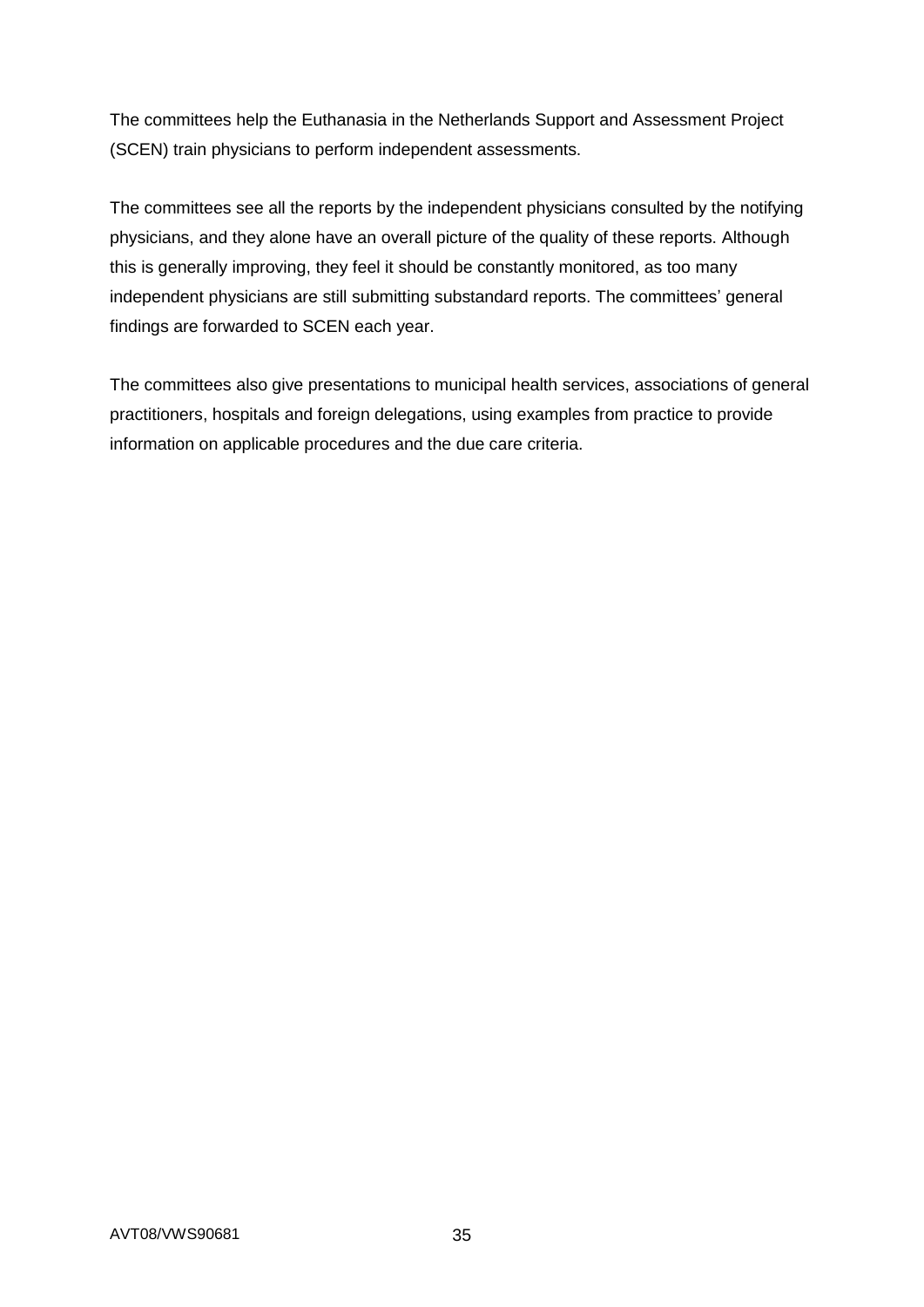## **Annexe I**

#### **Overview of notifications: total**

1 January 2007 to 31 December 2007

## **Notifications**

The committee received 2,120 notifications in the year under review.

## **Euthanasia and assisted suicide**

There were 1,923 cases of euthanasia, 167 cases of assisted suicide and 30 cases involving a combination of the two.

## **Physicians**

In 1,886 cases the notifying physician was a general practitioner, in 157 cases a medical specialist working in a hospital, in 76 cases a physician working in a nursing home and in 1 case a physician being trained as a specialist.

#### **Conditions involved**

The conditions involved were as follows:

| Cancer                    | 1,768 |
|---------------------------|-------|
| Cardiovascular disease    | 40    |
| Neurological disorders    | 105   |
| Other conditions          | 128   |
| Combination of conditions | 79    |

## **Location**

In 1,686 cases patients died at home, in 147 cases in hospital, in 82 cases in a nursing home, in 89 cases in a care home and in 116 cases elsewhere (e.g. in a hospice or at the home of a relative).

#### **Competence and findings**

In all cases the committee deemed itself competent to deal with the notification. In the year under review there were three cases in which the physician was found not to have acted in accordance with the due care criteria.